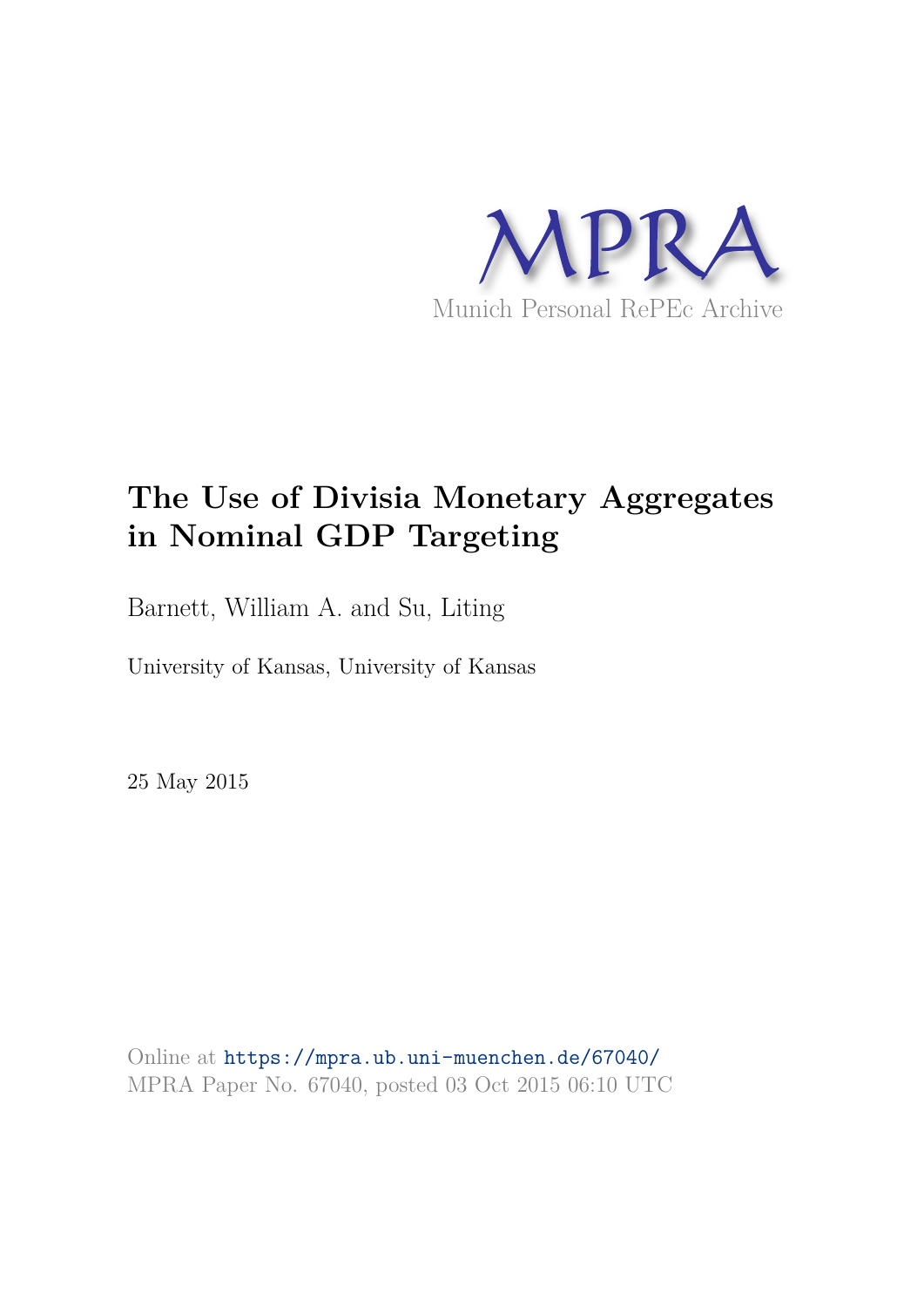# **The Use of Divisia Monetary Aggregates in Nominal GDP Targeting**

by

William A. Barnett<sup>1</sup> University of Kansas, Lawre[nc](#page-1-0)e, Kansas and Center for Financial Stability, New York City

Liting Su University of Kansas, Lawrence, Kansas

May 25, 2015

<u>.</u>

<span id="page-1-0"></span><sup>&</sup>lt;sup>1</sup> Corresponding author: email <u>willliamabarnett@gmail.com</u>. Phone 785-864-2844. Fax: 785-864-5760.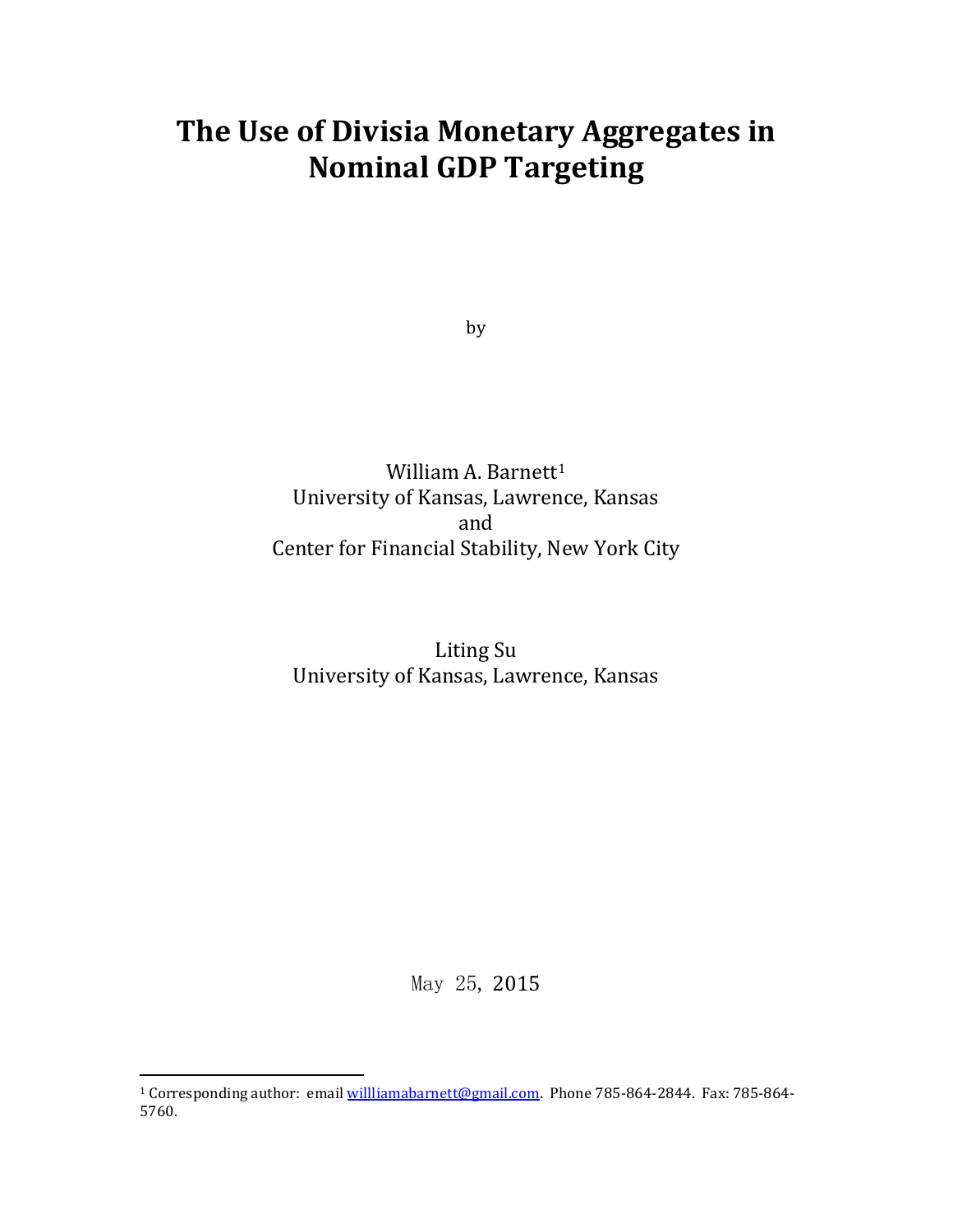*Abstract*: One of the hottest topics in monetary policy research has been the revival of the proposal for "nominal GDP targeting." Recent research has emphasized the potential importance of the Divisia monetary aggregates in implementing that policy. We investigate bivariate time series properties of Divisia money and nominal GDP to investigate the viability of recent proposals by authors who advocate a role for a Divisia monetary aggregate in nominal GDP targeting.

There are two particularly relevant proposals: (1) the proposal by Barnett, Chauvet, and Leiva-Leon (2015) to use a Divisia monetary aggregate as an indicator in the monthly Nowcasting of nominal GDP, as needed in implementation of any nominal GDP targeting policy; and (2) the proposal by Belongia and Ireland (2015) to use a Divisia monetary aggregate as an intermediate target, with nominal GDP being the final target of policy.

We run well known diagnostic tests of bivariate time series properties of the Divisia M2 and nominal GDP stochastic processes. Those tests are for properties that are necessary, but not sufficient, for the conclusions of Belongia and Ireland (2014) and Barnett, Chauvet, and Leiva-Leon (2015). We find no time series properties that would contradict those implied by either of those two approaches.

*Keywords*: money, aggregation theory, index number theory, Divisia index, Divisia monetary aggregates, nominal GDP targeting.

*JEL Classification Codes*: C43, E01, E3, E40, E41, E51, E52, E58.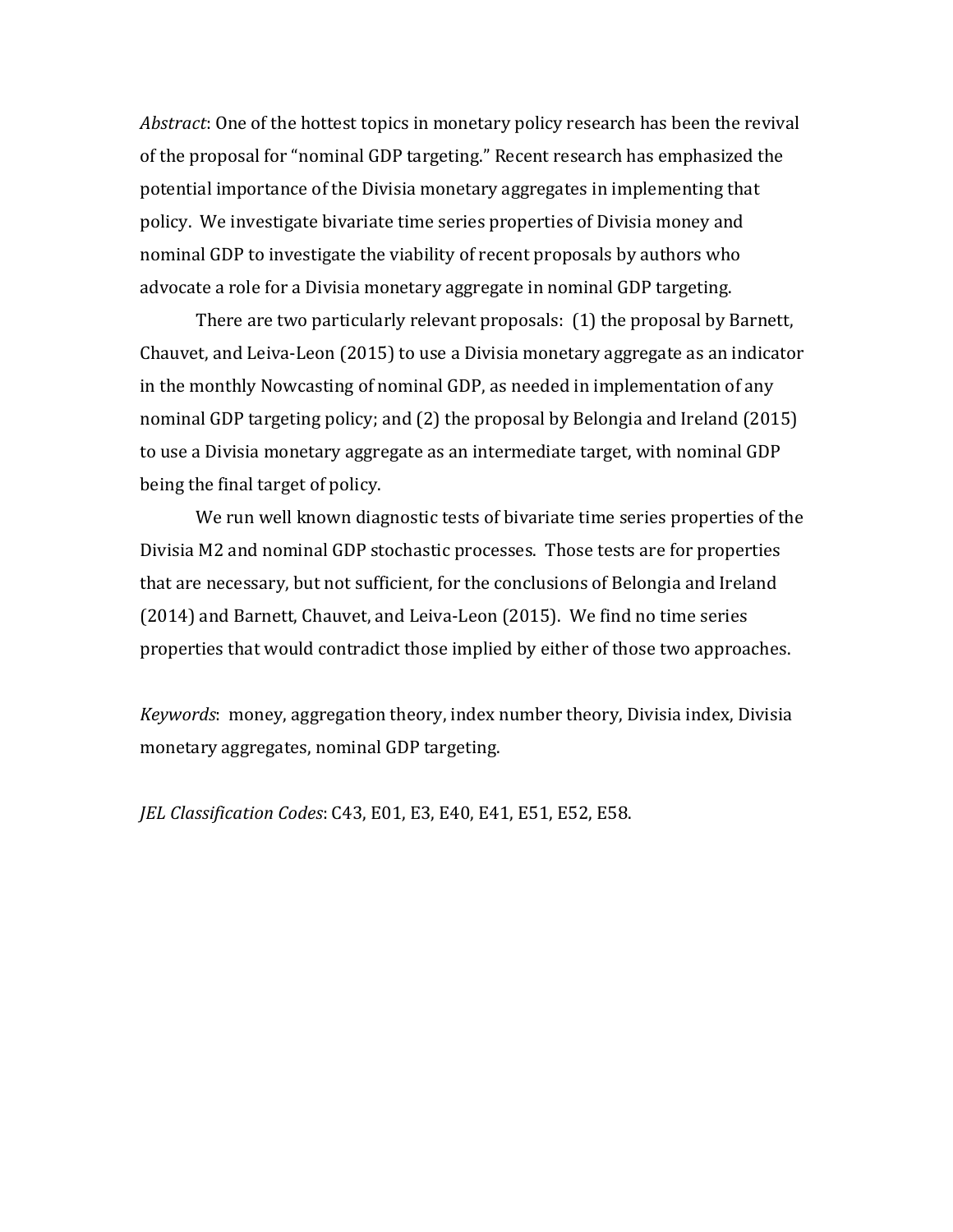#### **1. Introduction**

The recent financial crisis has induced central banks to explore and undertake unconventional approaches to monetary policy. One of the hottest topics in monetary policy research has been the revival of the proposal for "nominal GDP targeting", advocated by many leading monetary economists, including Michael Woodford, Christina Romer, and Paul Krugman. Proponents argue that nominal GDP targeting can stabilize the macroeconomy more effectively than inflation targeting. In particular, they argue that by committing to return nominal GDP to its pre-crisis trajectory, the Federal Reserve could improve confidence and expectations of future growth.

We take no position on whether nominal GDP should be adopted as the new monetary policy target, but we investigate the bivariate time series properties of Divisia money and nominal GDP that are relevant to recent results by authors who do advocate a role for a Divisia monetary aggregate in nominal GDP targeting. There are two such proposals. (1) The least controversial is the approach of Barnett, Chauvet, and Leiva-Leon (2015) to the use of Divisia money in Nowcasting of nominal GDP. Any approach to targeting nominal GDP requires availability of monthly measurements of nominal GDP. Monthly measurements of nominal GDP are needed regardless of the instrument of policy adopted to implement the targeting. But nominal GDP data are available only quarterly. Using an advanced dynamic factor analysis approach to Nowcasting, Barnett, Chauvet, and Leiva-Leon (2015) find that the most accurate available approach to Nowcasting nominal GDP would use a Divisia monetary aggregate as one of the relevant and highly significant associated variables, with the others being measures of real economic activity and inflation dynamics. While Nowcasting does not imply unidirectional causation, Nowcasting approaches do require existence of strong bivariate time series associations among the interpolated variable and the associated variables. (2) The more controversial approach, suggesting a monetarist perspective, advocates the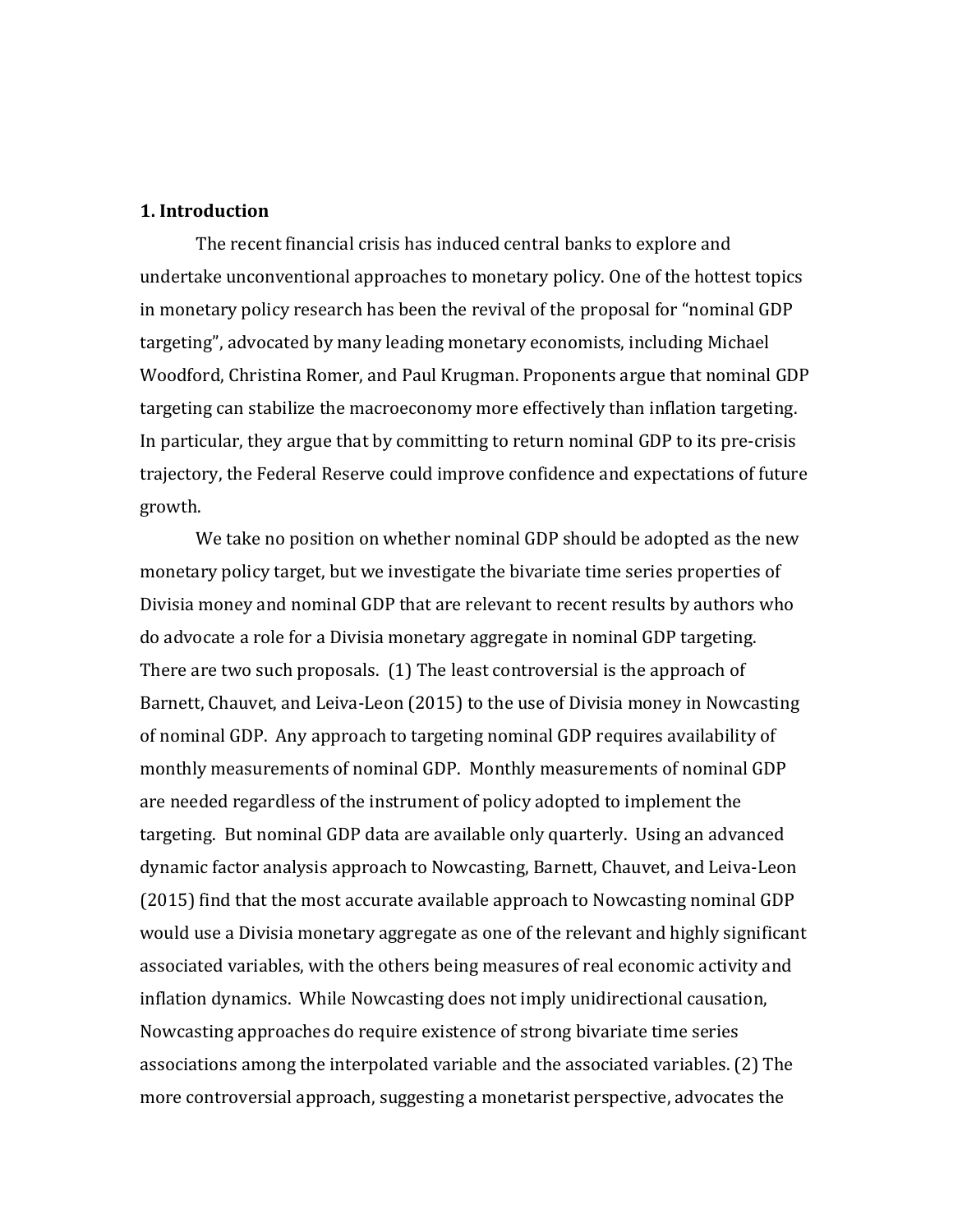use of a Divisia monetary aggregate as an intermediate target in the procedure for targeting nominal GDP. Such an approach has been advocated by Belongia and Ireland (2015), while a new Keynesian approach has been proposed by the same authors in Belongia and Ireland (2014).

Early suggestions of the possible use of monetary aggregates in nominal GDP targeting include Feldstein and Stock (1993), who showed that the relation between M2 and nominal GDP is sufficiently strong to warrant further investigation into using M2 to influence nominal GDP, as would be relevant to the second approach described above. Since recent research has found Divisia monetary aggregates to be substantially superior to simple sum aggregates, we concentrate in this paper on Divisia M2. See, e.g., Barnett (2012,2015) and Barnett and Chauvet (2011) regarding the superiority of Divisia monetary aggregates over the now largely discredited simple sum monetary aggregates. But since our results are relevant to Nowcasting nominal GDP as well as intermediate targeting, our results are relevant even to proposals in which money is not used to influence nominal GDP, but only to interpolate the quarterly GDP data. In that case, our results need not be interpreted as having implications for the choice of instrument or intermediate targets in the policy rule.

Setting up a VAR model to indicate such relationship, we focus on  $d(lnNGDP)$  and  $d(lnM2)$ , which are the growth rates of nominal GDP and Divisia M2. The estimated model indicates that there is a bidirectional Granger Causality relation between the two. We can make predictions based on our estimated model and can investigate how growth rate of Divisia money supply is going to impact nominal GDP and vice versa. The primary objective of this research is to run well known diagnostic tests of bivariate time series properties of the Divisia M2 and nominal GDP stochastic processes. Those tests are for properties that are necessary, but not sufficient, for the conclusions of Belongia and Ireland (2014) and Barnett, Chauvet, and Leiva-Leon (2015).

## **2. Literature Review**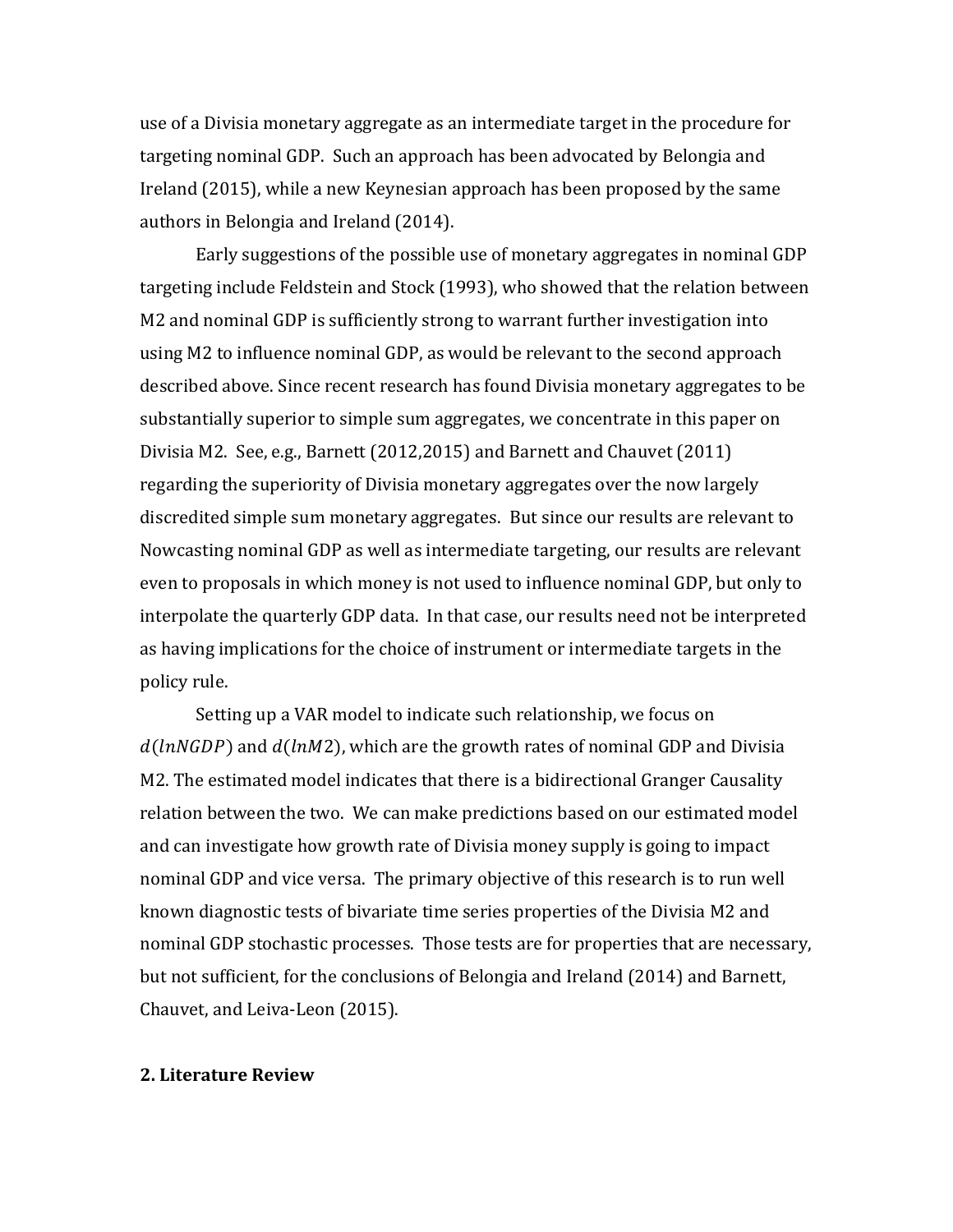A nominal GDP target was previously called a "nominal income target" by early supporters such as McCallum (2011,2013). This approach is often contrasted with inflation targeting. Under some proposals on nominal GDP targeting, the central bank would try to keep nominal GDP growing at a predetermined rate. A nominal GDP *level* target is similar, except that the central bank would recall any previous deviations of nominal GDP growth from target and seek to compensate in later years. Apart from Bennett McCallum, who advocates nominal GDP growth rate targeting, most of the current supporters of nominal GDP targeting favor nominal GDP level targeting, such as Woodford (2013), Belongia and Ireland (2015), and Sumner (2012).

Christina Romer (2011), then chair of the Council of Economic Advisers, has urged adopting nominal GDP targeting as the monetary policy rule. In Romer's view, such a policy would be a powerful communication tool. By pledging to do whatever it takes to return nominal GDP to its pre-crisis trajectory, the Fed could improve confidence and expectations of future growth. Because nominal GDP reflects the Fed's dual mandate, stable price level and maximum real output, Romer argues that nominal GDP targeting would have a better chance of reducing unemployment than any other monetary policy approach under discussion.

Woodford (2013) argues that long run inflation targeting does not need to be repudiated as a policy framework, but rather needs to be completed. He argues that the target path for nominal GDP could be chosen such that keeping nominal GDP on that path should ensure, over the medium run, an average inflation rate equal to the inflation target. In his view, nominal GDP targeting can complete inflation targeting without conflicting with it. He further maintains that nominal GDP targeting would reduce the tension between the goals of restraining risks to finan[ci](#page-5-0)al stability, on the one hand, and maintaining macroeconomic stability, on the other.<sup>2</sup>

Sumner (2012), a persistent advocator of nominal GDP targeting and relentless blogger of "The Money Illusion," argues that the recent financial crisis

-

<span id="page-5-0"></span><sup>&</sup>lt;sup>2</sup> Regarding inflation targeting, see, e.g., Bernanke and Mishkin (1997) and Svensson (1998).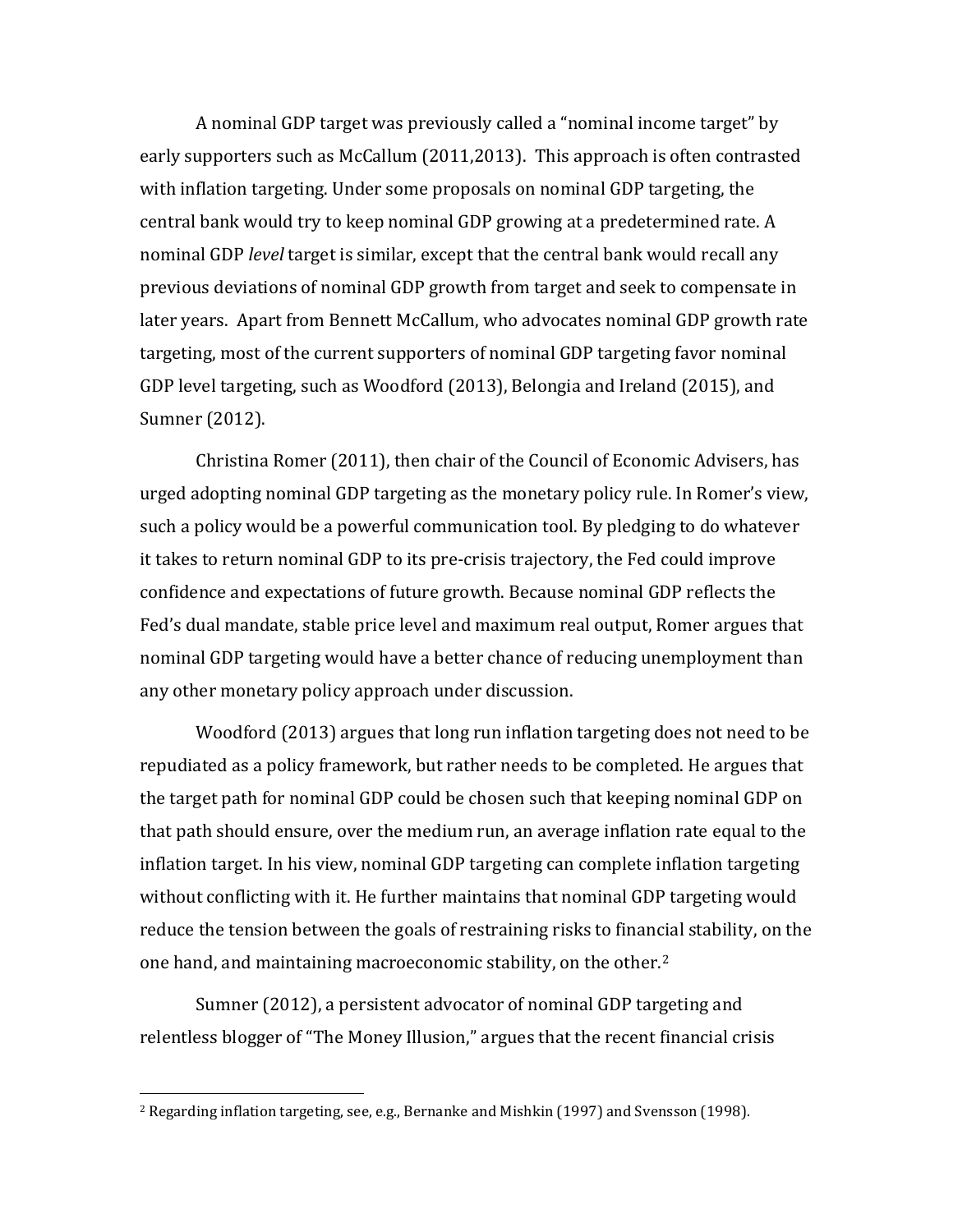exposed serious flaws with inflation targeting monetary policy regimes. In his view, GDP targeting would have greatly reduced the severity of the recession and also eliminated the need for fiscal stimulus. He also argues that nominal GDP targeting would make it easier for politicians to resist calls for bailouts of private sector firms, while assuring low inflation and reducing the severity of the business cycle. He also argues that nominal GDP targeting would make asset price bubbles less likely to occur. In summary, advocates of nominal GDP targeting believe it would provide the best environment for free-market policies to flourish.

On September 12, 2012, the Federal Reserve undertook policy initiatives influenced by Woodford (2003,2005,2012): an open-ended quantitative easing program, in which the amount of purchases depends on progress toward the policy goals. The Federal Reserve also announced it would maintain an easy money policy for some period after the economy has recovered. That announcement can be interpreted as an incremental move toward nominal GDP level targeting.

Nominal GDP targeting defines the final target of policy, but not the instrument, intermediate target, or rule used to implement the final target commitment. Many proposed approaches exist, including those that implement the final target for a new-Keynesian approach, a post-Keynesian approach, a monetarist approach, a classical approach, a new-classical approach, or an Austrian School approach. McCallum (1987) proposes a monetarist rule that uses the monetary base as instrument to target nominal GDP. He advocates targeting the growth rate of nominal GDP, rather than the level. His view is that if growth rates are on average equal to the target value over time, the policy would be unlikely to permit much departure from the planned path and should therefore be preferred. His rule employs a four-year moving average of past growth in monetary base velocity to forecast that velocity's growth in the coming quarter. Based on that forecast, the rule specifies the percentage of the gap between the targeted and actual levels of nominal GDP that the central bank should plan to close in the coming quarter.

In simulations, Dueker (1993) confronts McCallum's nominal GDP targeting rule with a world in which coefficients in the velocity equation for the monetary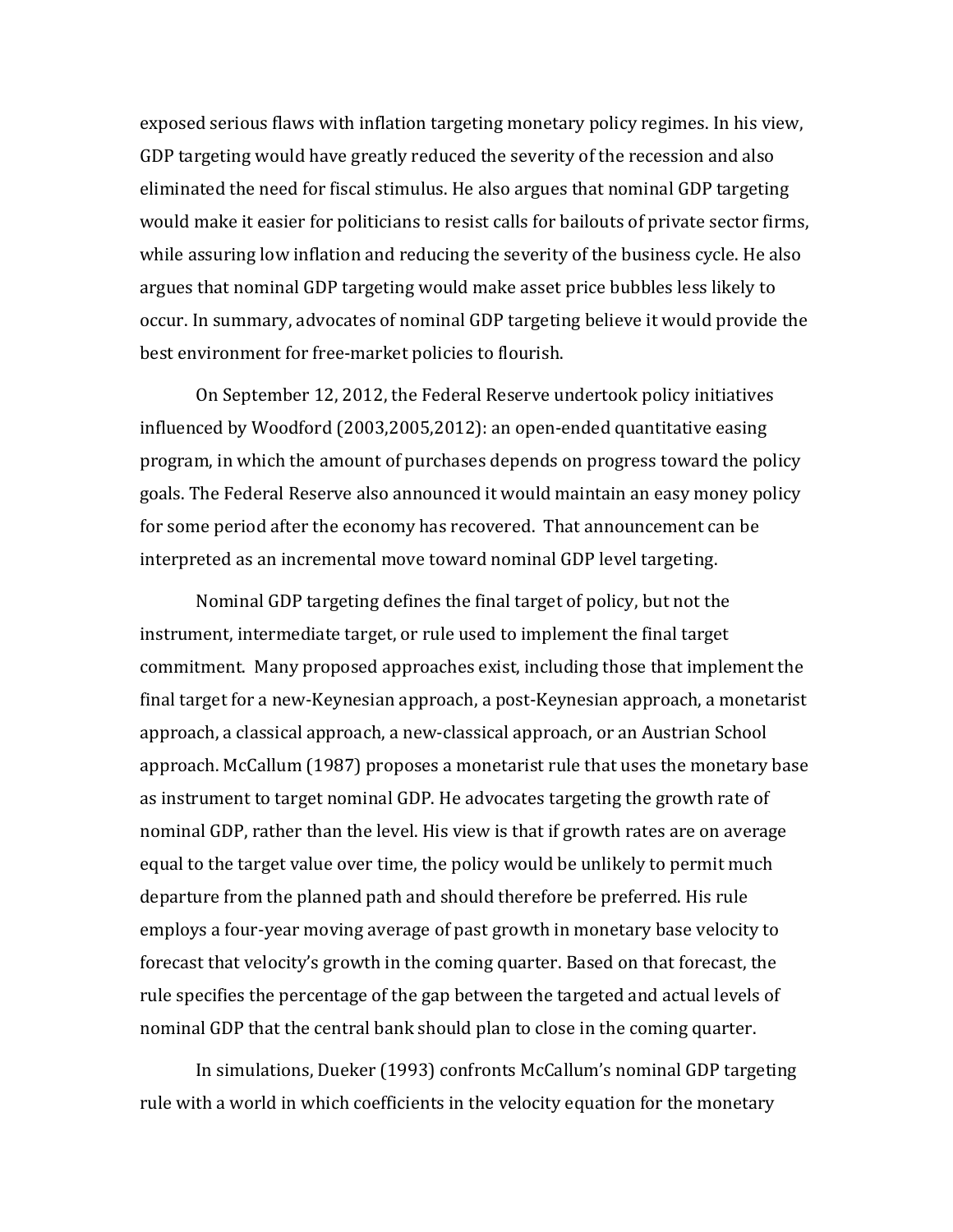instrument are subject to unpredictable stochastic change. His approach differs from McCallum's by using explanatory variables to help forecast velocity in a timevarying parameter model. By allowing for time-varying coefficients, Dueker's forecasting model is argued to be more stable over time than fixed-coefficient models. Dueker concludes that McCallum's approach to nominal GDP targeting is simple yet robust to velocity behavior. However, Dueker's forecast-based rule performed somewhat better in simulations in which velocity was generated from a time-varying parameter model.

Recent contributors to the literature on nominal GDP targeting also incorporate aggregation theoretic monetary aggregates. Belongia and Ireland (2015) derive an approach to targeting the level of nominal GDP using a framework first outlined by Working (1923) and used, with minor modifications, by Hallman, et al. (1991) in their P-Star model. Belongia and Ireland's framework is built on traditional quantity theoretic foundations and draws directly from Barnett's (1978,1980) economic approach to monetary aggregation. With any desired longrun trajectory for nominal GDP, the framework can find a consistent intermediate target path for Divisia money. The central bank can use the monetary base to control the intermediate target path for either a narrow or broad Divisia monetary aggregate and thereby keep nominal GDP growing along any desired long-run path.

Their innovation lies in employing Divisia monetary aggregates to establish a path for the intermediate target and uses a one-sided filtering algorithm to control for slow-moving trends in velocity. The merits of this approach are its transparency to outside observers, its forward-looking design, and its potentially straightforward implementation.

Barnett, Chauvet, and Leiva-Leon (2015) developed dynamic factor models to Nowcast nominal output growth, using information from the previous release of nominal GDP, Industrial Production, Consumer Price Index, and Divisia M3. Their model is useful in giving monthly assessment of the current nominal GDP quarterly growth. This ability plays an essential role in monitoring the effectiveness of nominal GDP targeting monetary policy, regardless of the approach to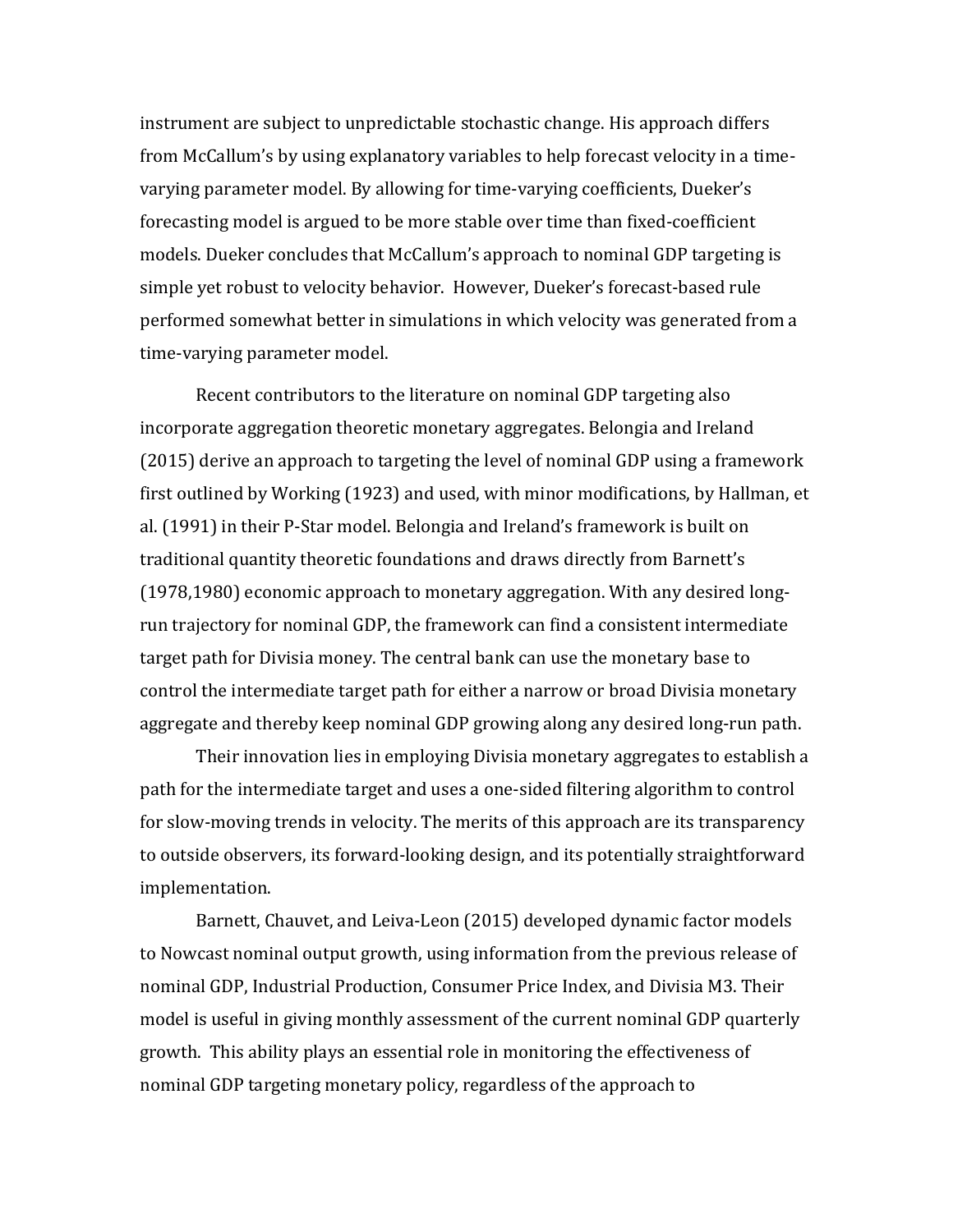implementation. In fact any approach that uses monthly feedback in its nominal GDP targeting approach becomes undefined, and thereby not applicable, without access to monthly GDP Nowcasts.

# **3. The Bivariate Time Series Relationship between Divisia M2 and Nominal GDP**

As explained above, the use of Divisia monetary aggregates has been proposed in two different potential roles in nominal GDP targeting. One role is as an indicator variable in Nowcasting of monthly nominal GDP, as needed in any implementation of nominal GDP targeting. The other roles is direct use as an intermediate target in the policy design. Both cases imply the existence of a bivariate time series relationship between a Divisia monetary aggregate and nominal GDP. In this paper, we explore the nature of that relationship.

The Divisia monetary aggregate we use is Divisia M2, as provided by the Federal Reserve Bank of St. Louis in its FRED database. We use those data since they are well known and have a long history in this literature. But in future research, we plan to use the broader Divisia monetary aggreg[ate](#page-8-0)s, M3 and M4, supplied by the Center for Financial Stability in New York City.<sup>3</sup> The GDP data we use are supplied by the U.S. Bureau of Economic Analysis (BEA). Both series are seasonally adjusted. We eliminate heteroskedasticity by taking logarithms of the variables. We use  $lnNGDP$  and  $lnM2$  to denote the transformed data.

## **3.1. Unit Root Test**

 $\overline{a}$ 

First we conduct a unit root test to examine stationarity of the series. If the series are non-stationary, regression could be spurious. We adopt the ADF (Augmented Dickey-Fuller) method for unit root test. The test results are displayed in the appendix as Table 1a.

<span id="page-8-0"></span><sup>3</sup> See Barnett, Liu, Mattson, and van den Noort (2013).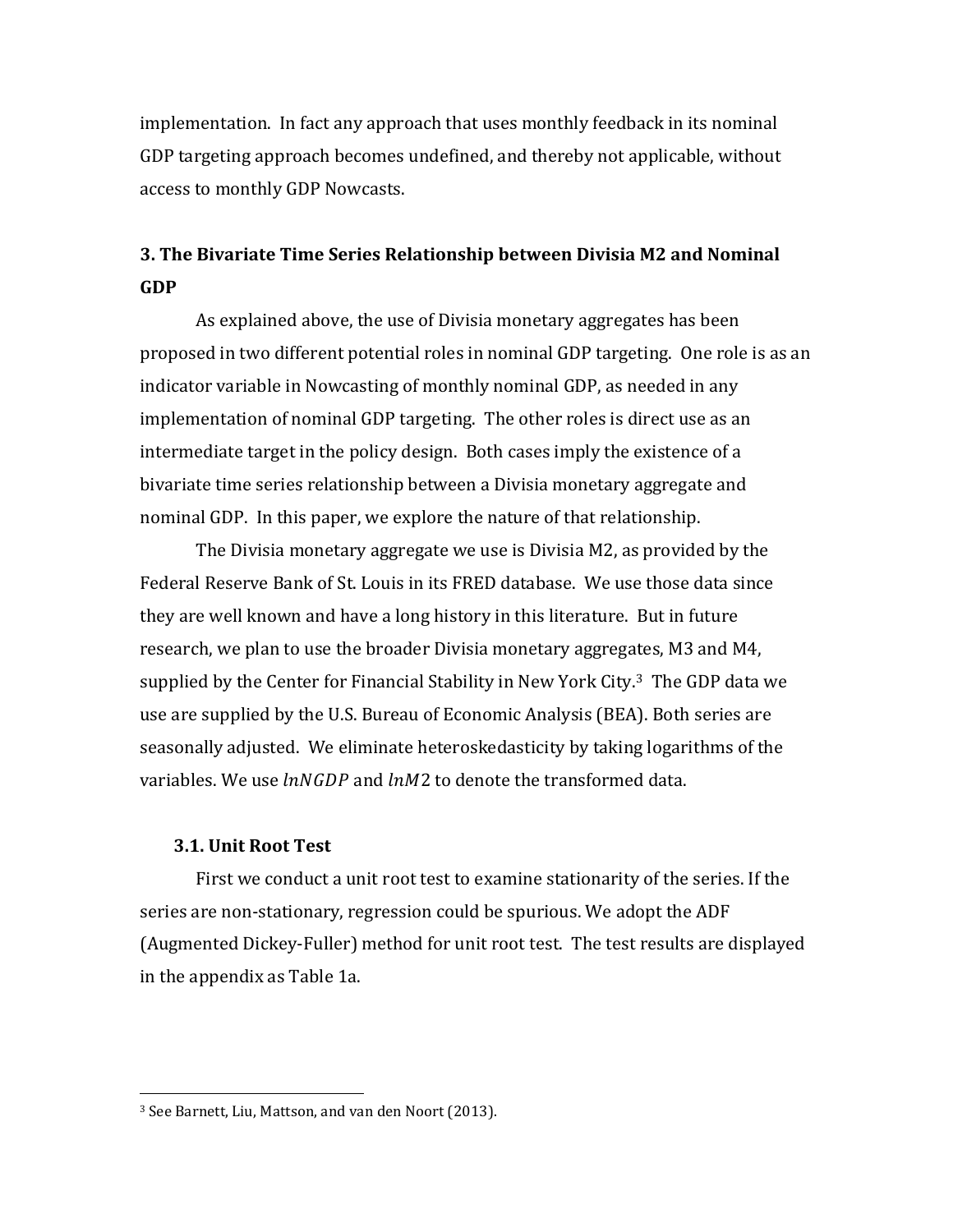The p values of both tests are greater than the 5% significance level, with 0.9951 for  $lnNGDP$  and 0.4876 for  $lnM2$  respectively. Hence, for each of the tests, we fail to reject the null hypothesis that the series has a unit root. Both  $lnNGDP$  and  $lnM2$  series are non-stationary.

To test for causality relationship between nominal GDP and Divisia M2 money supply, we need the series to be stationary. For that purpose, we first difference the series to produce two first order differenced series  $d(lnNGDP)$  and  $d(lnM2)$ . We then again conduct the ADF test on each of those transformed series. The null hypotheses that  $d(lnNGDP)$  and  $d(lnM2)$  have unit roots are decisively rejected. The differenced time series are stationary processes. See Table 2a in the appendix.

#### **3.2. Cointegration Test**

Next we test cointegration between  $ln\Gamma(ADP)$  and  $ln\Gamma(2)$  to investigate whether there exists long run association between the two processes. If the two variables are not cointegrated, we could apply an unrestricted VAR model. If the variables are cointegrated, we should prefer a vector error correction model (VECM). We use Johansen's (1988,1991) methodology. The p values for unrestricted cointegration rank tests using trace and maximum eigenvalue are 0.0828 and 0.0646 respectively, both higher than 5% significance level. See Table 3a in the appendix. Hence we fail to reject the null hypothesis of no cointegration between  $lnNGDP$  and  $ln M2$ . We use an unrestricted VAR model in the following step.

## **3.3. VAR Model**

We begin with a preliminary unrestricted VAR(2) model, as shown in appendix table 4a. We use the Akaike Information Criterion (AIC) to determine the appropriate maximum lag length for the variables in the VAR. Since we are using quarterly data, we choose lag equal to 4, when conducting VAR lag order selection. As the following table 1 shows, lag equal to 3 gives us the lowest AIC value. Therefore, we revise our model to a VAR(3) and estimate its coefficients. Detailed results are in appendix table 5a.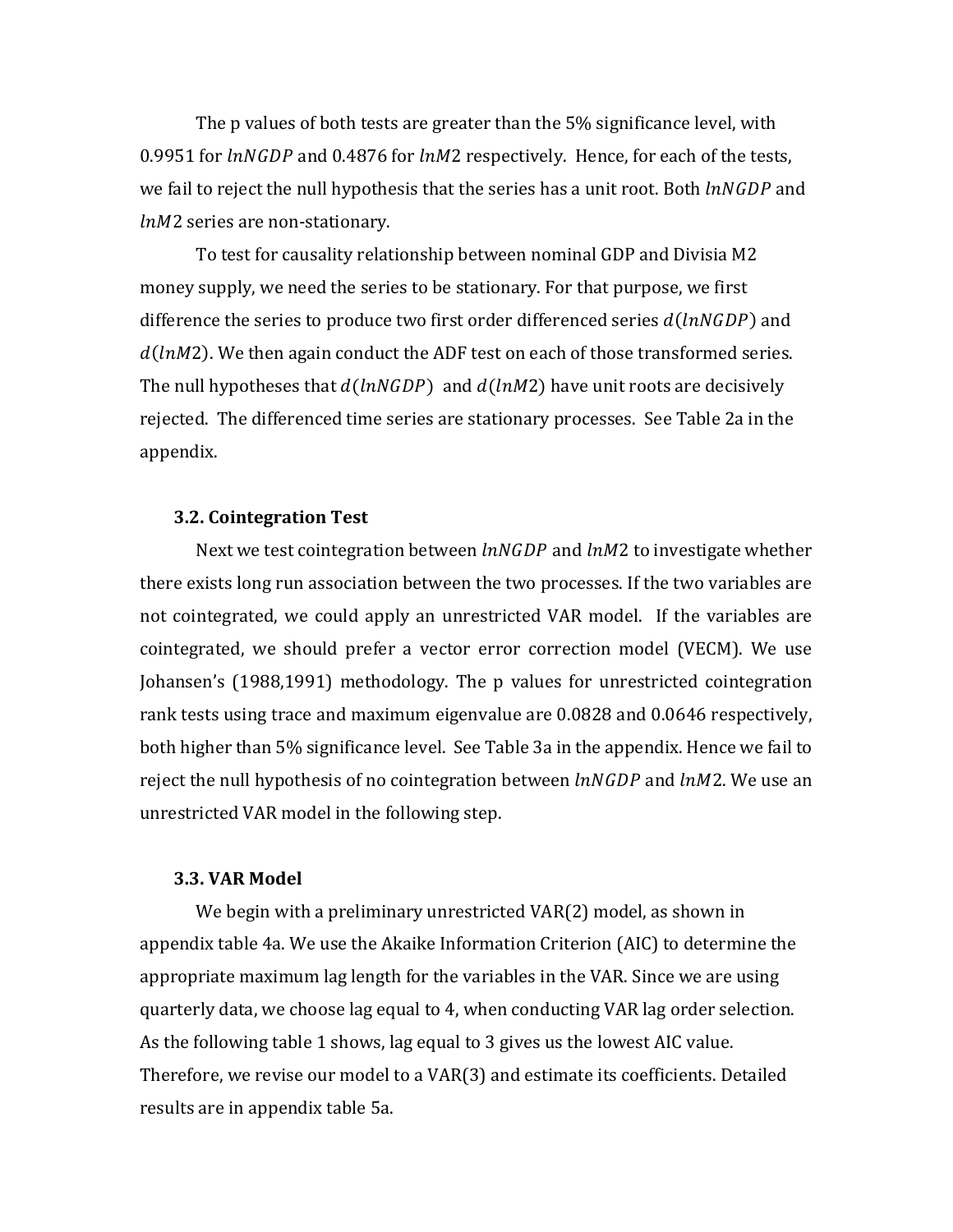Table 1: VAR Lag Order Selection Criteria

Endogenous variables:  $d(lnM2)$ ,  $d(lnNGDP)$ 

Sample: 1967Q1 - 2013Q4 Included observations: 183

| Lag            | Log L    | LR        | <b>FPE</b>  | AIC          | <b>SC</b>    | HQ           |
|----------------|----------|-----------|-------------|--------------|--------------|--------------|
| $\Omega$       | 1201.558 | NA        | $6.94e-09$  | $-13.10992$  | $-13.07485$  | $-13.09571$  |
|                | 1259.317 | 113.6242  | 3.86e-09    | -13.69745    | $-13.59222$  | $-13.65480$  |
| 2              | 1269.885 | 20.55929* | $3.59e-09$  | -13.76924    | $-13.59386*$ | $-13.69815*$ |
| 3              | 1274.130 | 8.164230  | $3.58e-09*$ | $-13.77191*$ | $-13.52638$  | $-13.67238$  |
| $\overline{4}$ | 1277.989 | 7.338699  | $3.59e-09$  | -13.77037    | $-13.45468$  | $-13.64241$  |

\* Identifies the lag order selected by the criterion in that column.

Log L: log likelihood

LR: sequential modified LR test statistic (each test at 5% level)

FPE: Final prediction error

AIC: Akaike information criterion

SC: Schwarz information criterion

HQ: Hannan-Quinn information criterion

Next we examine whether there exist autocorrelation problems among the disturbances. Using the Autocorrelation LM (Lagrange Multiplier) test with lag equal to 12, we acquire the following table 2 with most of the p values greater than the 5% significance level.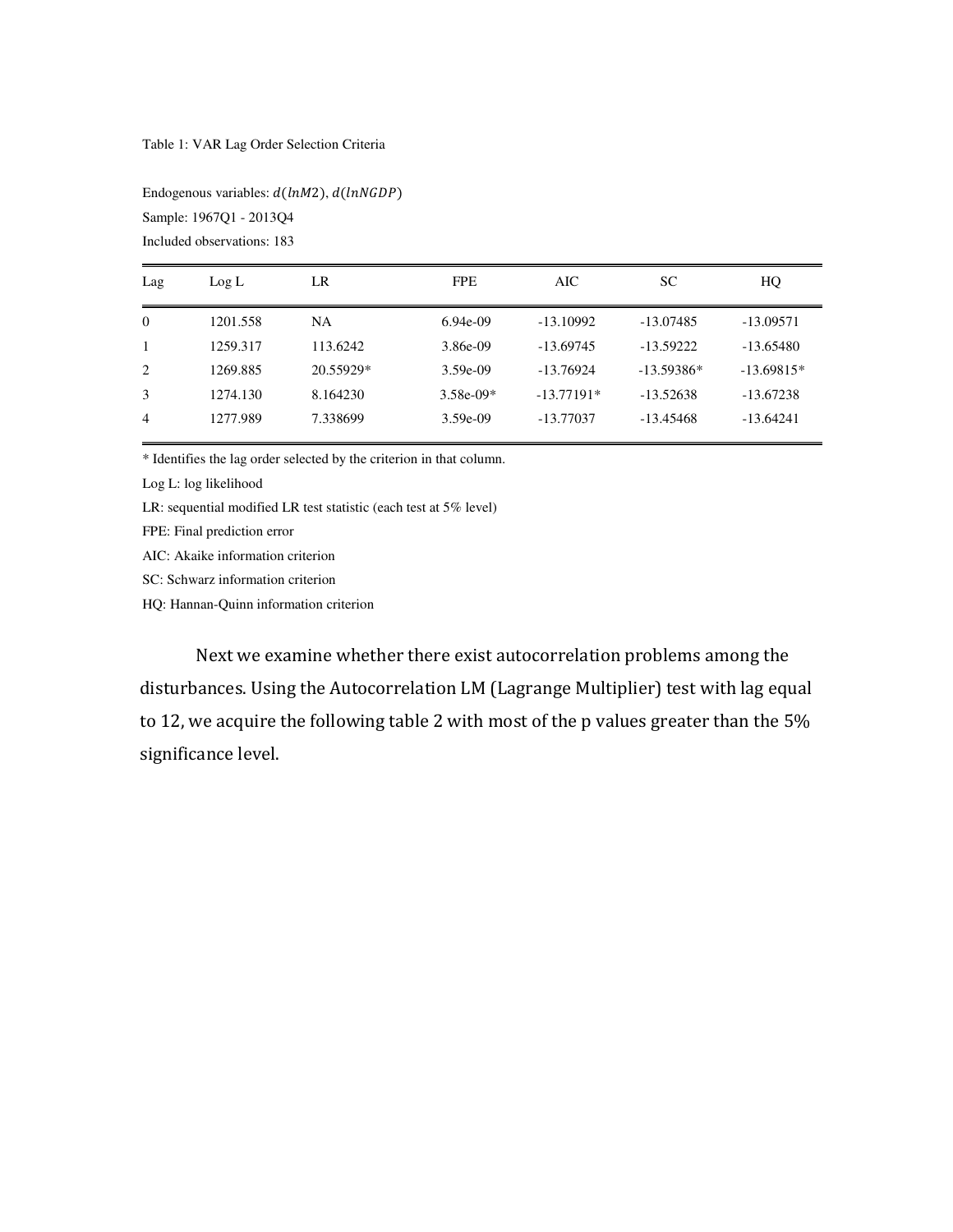Table 2: VAR Residual Serial Correlation LM Tests

Null Hypothesis: no serial correlation at lag order

Sample: 1967Q1 - 2013Q4

Included observations: 184

| Lags | LM-Statistic | P value* |
|------|--------------|----------|
| 1    | 8.170979     | 0.0855   |
| 2    | 10.45168     | 0.0335   |
| 3    | 6.668278     | 0.1545   |
| 4    | 6.192919     | 0.1852   |
| 5    | 10.20056     | 0.0372   |
| 6    | 7.367825     | 0.1177   |
| 7    | 2.768448     | 0.5973   |
| 8    | 4.482638     | 0.3446   |
| 9    | 9.023472     | 0.0605   |
| 10   | 1.994479     | 0.7368   |
| 11   | 12.65099     | 0.0131   |
| 12   | 5.147886     | 0.2725   |

\*P value from chi-square with 4 degrees of freedom.

We fail to reject the null hypothesis of no serial correlation among the residuals of the VAR(3) model. The VAR(3) model is well-specified.

## **3.4. Granger Causality Test**

We conducted Granger causality tests between  $d(lnNGDP)$  and  $d(lnM2)$ . The results indicate that  $d(lnNGDP)$  Granger causes  $d(lnM2)$ , and  $d(lnM2)$  also Granger Causes  $d(lnNGDP)$ . Listed below in table 3 are the Granger causality test results.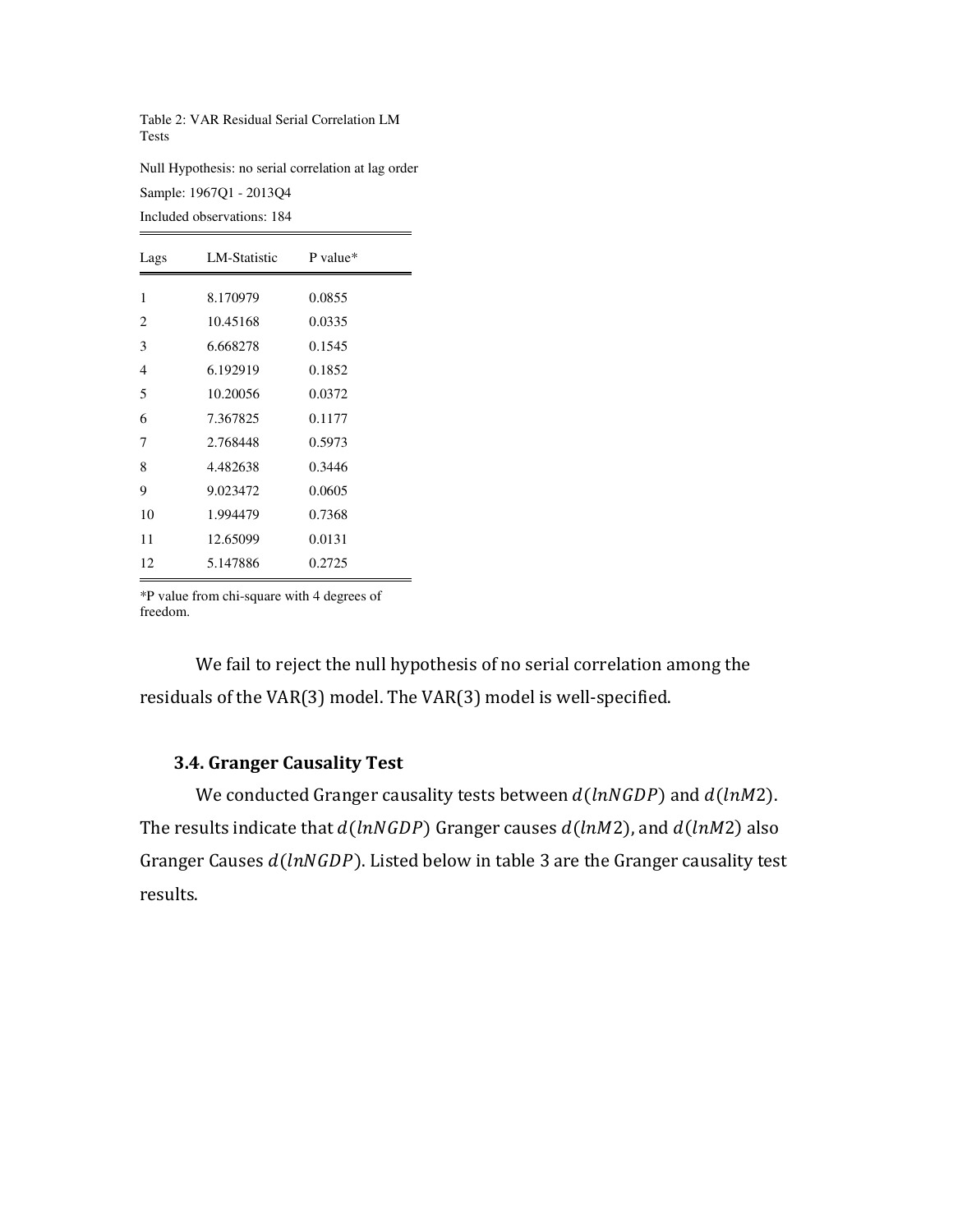Sample: 1967Q1 2013Q4

Included observations: 184

Dependent variable:  $d(lnM2)$ 

| Excluded  | Chi-sq   | df | P value |
|-----------|----------|----|---------|
| d(lnNGDP) | 11.28757 | 3  | 0.0103  |
| All       | 11.28757 | 3  | 0.0103  |

Dependent variable:  $d(lnNGDP)$ 

| Excluded | Chi-sq   | df | P value |
|----------|----------|----|---------|
| d(lnM2)  | 11.67938 | 3  | 0.0086  |
| All      | 11.67938 | 3  | 0.0086  |

The P value of the null hypothesis that  $d(lnNGDP)$  does not Granger cause  $d(lnM2)$  is 0.0103, which is smaller than the conventional critical value 0.05. We reject the null and therefore conclude that  $d(lnNGDP)$  does Granger cause  $d(lnM2)$ . The P value of the null hypothesis that  $d(lnM2)$  does not Granger cause  $d(lnNGDP)$  is 0.0086, also smaller than the critical value 0.05. We reject the null hypothesis and therefore conclude that  $d(lnM2)$  does Granger cause  $d(lnNGDP)$ . There exists a bidirectional Granger causality relationship between  $d(lnNGDP)$  and  $d(lnM2)$ .

## **3.5. Estimation of the Final Bivariate VAR**

We implemented the bidirectional Granger Causality relationship between  $d(lnNGDP)$  and  $d(lnM2)$  by estimating a bivariate VAR in those two stochastic processes with optimized lag lengths selected from the EViews program. The coefficients of the two equations are stacked into one vector having elements, *C*(*i*), *i*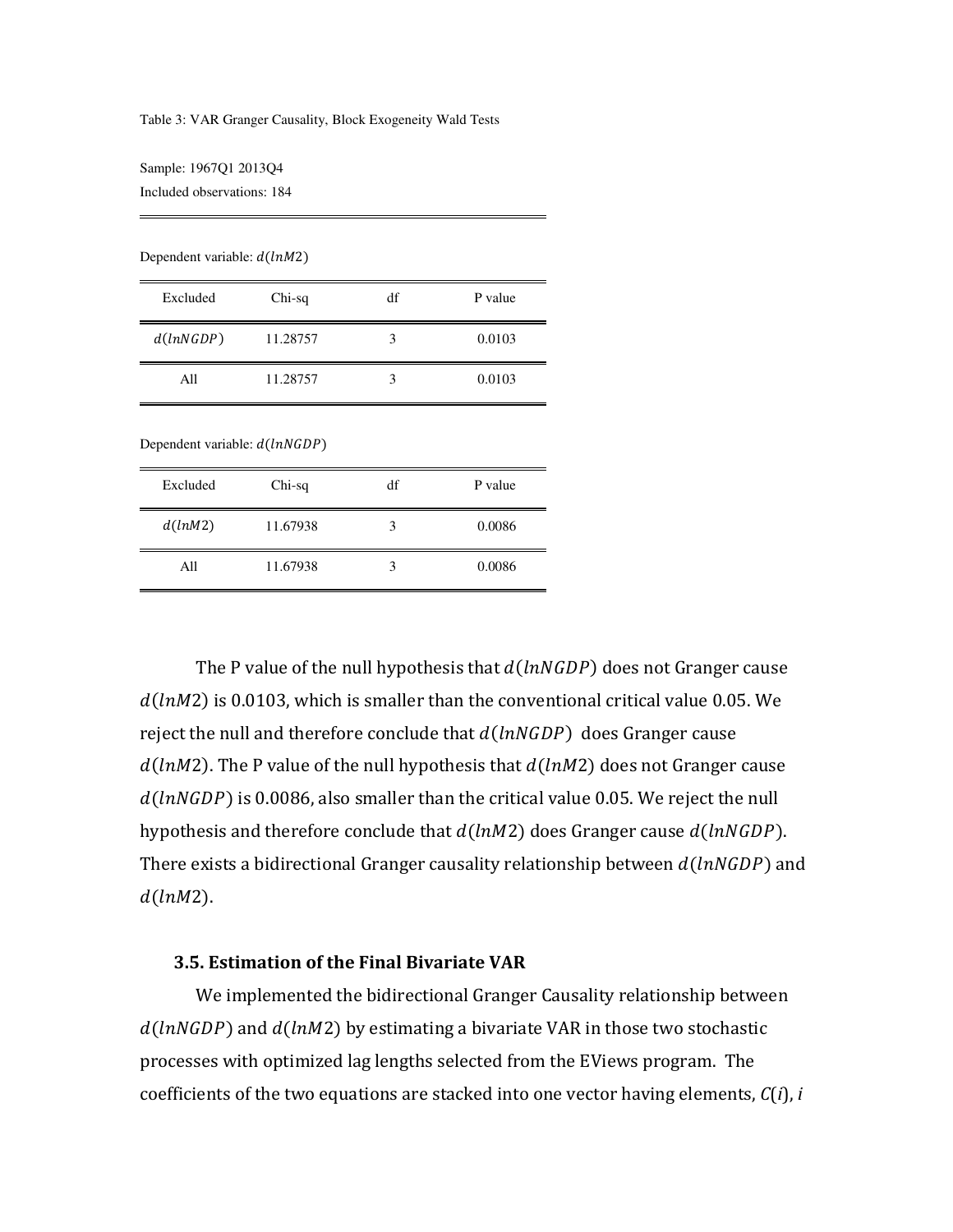= 1, … , 14, as defined in table 6a in the appendix. The two equations we estimated in this VAR are defined in Table 6a. The coefficients of the first equation are *C*(*i*), *i* = 1,  $\dots$ , 7, while the coefficients of the second equation are  $C(i)$ ,  $i = 8, \dots, 14$ . See the table for the specification of those two equations and the estimates of their coefficients.

The p value for  $C(1)$  is 0.0000, demonstrating that the coefficient of  $d(lnM2)_{t-1}$  is significant in the first equation. The growth rate of Divisa M2 money supply in the previous period has a significant impact on prediction of the current growth rate of Divisia M2. The corresponding p value of  $C(2)$  is 0.9735, demonstrating that the second lag of the growth rate of M2 does not have significant predicting power for the current growth rate of M2. By eliminating the statistically insignificant coefficients, we acquire the following two estimated equations:

$$
d(lnM2)_t = 0.483728d(lnM2)_{t-1} + 0.146457d(lnM2)_{t-3} - 0.223671d(lnMGP)_{t-1} + 0.006672
$$
\n(1)

$$
d(lnNGDP)_t = 0.223336d(lnM2)_{t-1} + 0.318158d(lnNGDP)_{t-1} + 0.288470d(lnNGDP)_{t-2}.
$$
\n(2)

Since  $d(lnM2)$  and  $d(lnNGDP)$  indicate the growth rates, the estimated equations can be interpreted as follows. The growth rate of Divisia M2 is affected by the growth rate of itself, lagged by 1 and 3 quarters, as well as by the growth rate of the previous quarter's nominal GDP. Furthermore, holding other variables constant, we can reach the following conclusions. From the first equation, if the growth rate of Divisia M2 during the last quarter increases by 10%, then the growth rate of M2 this quarter will increase by 4.83728%. But if the nominal GDP growth rate of the previous quarter increases by 10%, the M2 growth rate this quarter will decrease by 2.23671%. If the M2 growth rate, lagged three quarters, reaches 10%, the current growth rate will increase by 1.46457%. Similar analysis applies to the second equation, where  $d(lnNGDP)_t$  is the dependent variable.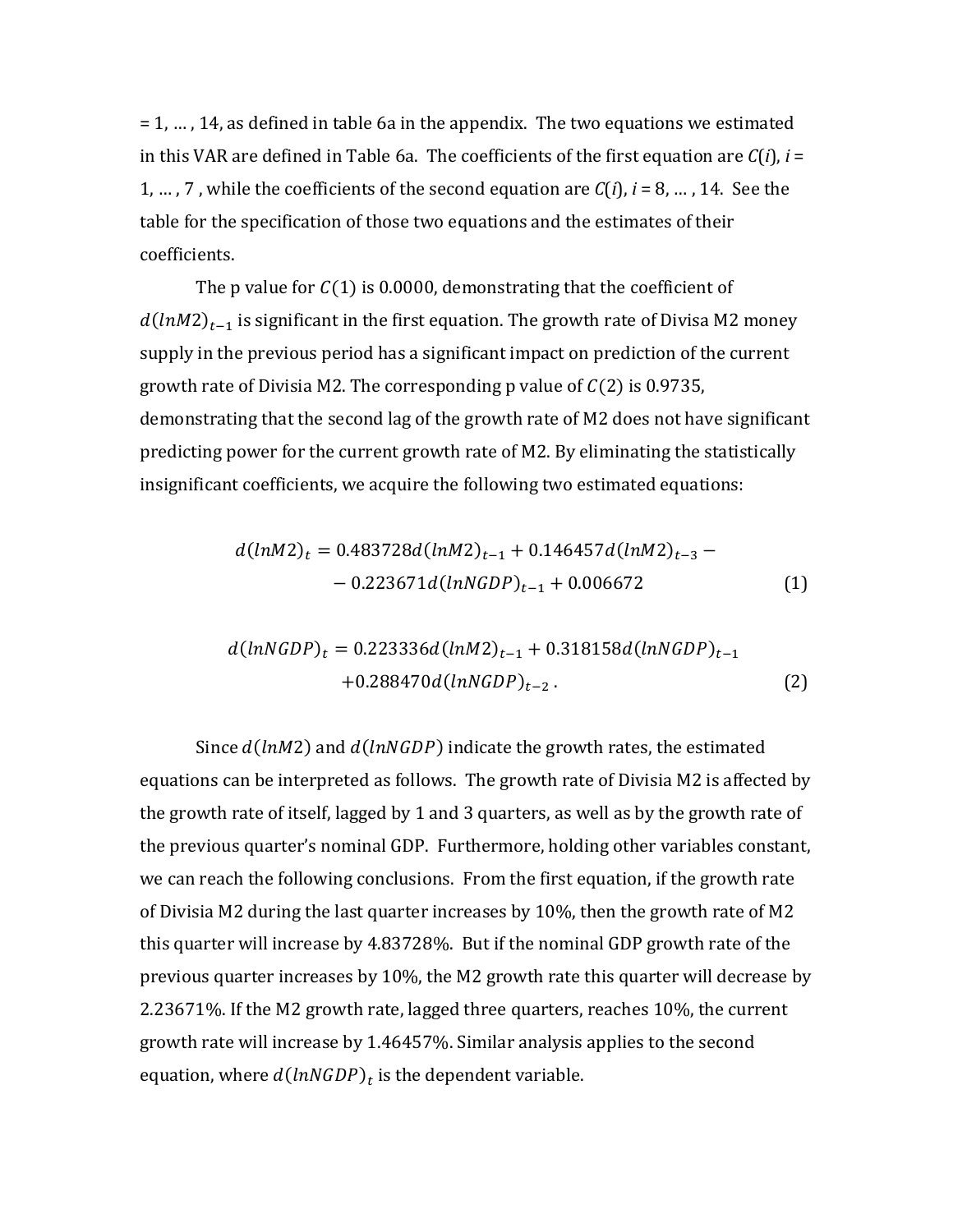## **3.6. Prediction**

Based on the estimation of equations (1) and (2), we can predict the growth rate of Divisia M2 and no[min](#page-14-0)al GDP in 2014 Q1 using the quarterly data in our sample ending in 2013 Q4.<sup>4</sup>

$$
\left\{\begin{array}{c} d(lnM2)_{2014Q1}=0.483728 d(lnM2)_{2013Q4}+0.146457 d(lnM2)_{2013Q2}- \\ 0.223671 d(lnNGDP)_{2013Q4}+0.006672 \end{array}\right.
$$
  
\n
$$
d(lnNGDP)_{2014Q1}=0.223336 d(lnM2)_{2013Q4}+0.318158 d(lnNGDP)_{2013Q4} +0.288470 d(lnNGDP)_{2013Q2}
$$

Substituting the measured values of the variables into the right hand sides, the predicted growth rates are:

$$
\begin{cases} d(lnM2)_{2014Q1} = 0.014079 \\ d(lnNGDP)_{2014Q1} = 0.012193 \end{cases}
$$

The predicted growth rates can be used to predict the levels of M2 and NGDP in 2014Q1 by the following equations:

$$
\begin{cases} M2_{2014Q1} = M2_{2013Q4} * (1 + d(lnM2)_{2014Q1}) \\ NGDP_{2014Q1} = NGDP_{2013Q4} * (1 + d(lnNGDP)_{2014Q1}) \end{cases}
$$

Substituting into the right hand sides, we acquire:

<u>.</u>

$$
\begin{cases} M2_{2014Q1} = 11758.8\\ NGDP_{2014Q1} = 17286.5 \end{cases}
$$

The 1.4% predicted growth rate of Divisia M2 money supply in 2014Q1 was inconsistence with the Federal Reserve's accommodative monetary policy. A consequence is reflected in the almost-non-growing 1.2% nominal GDP prediction in 2014Q1. In fact, the out of sample growth rate of 2014Q1 was -0.2%, according to the data released by Bureau of Economic Analysis (BEA).

<span id="page-14-0"></span><sup>4</sup> We could have used a longer sample period including more recent quarters by using data from the Center for Financial Stability (CFS) in New York City. But we limited this study to data made available by the Federal Reserve Bank of St. Louis, which has not updated its data as regularly as the CFS, which does update monthly.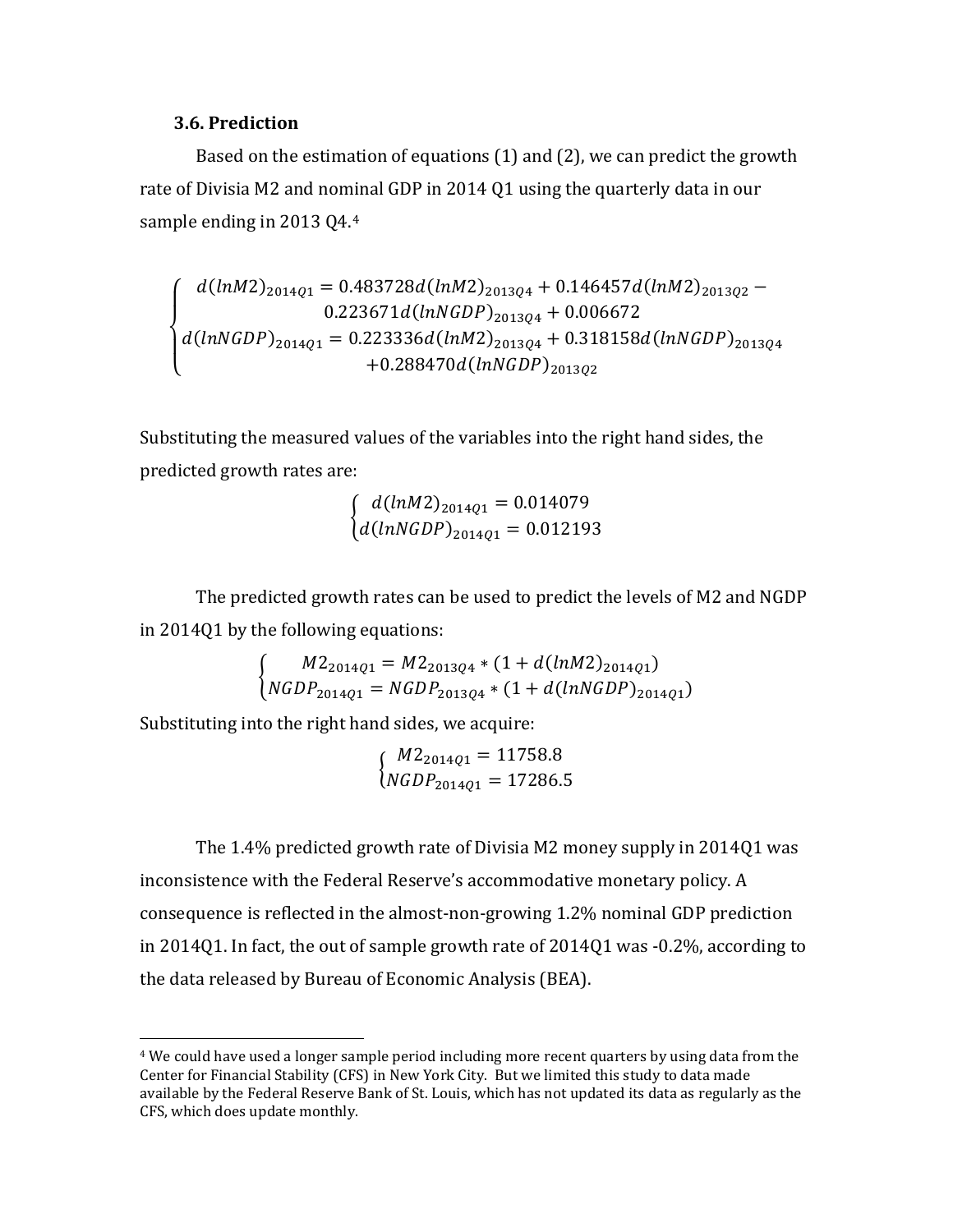## **4. Conclusion**

In this paper we discuss the relationship between Divisia M2 money supply and nominal GDP. The primary objective of this research is to run well known diagnostic tests of bivariate time series properties of the Divisia M2 and nominal GDP stochastic processes that are necessary but not sufficient for the conclusions of Belongia and Ireland (2014) and Barnett, Chauvet, and Leiva-Leon (2015). We find no evidence to contradict the conclusions of those two papers about the potential relevancy of Divisia monetary aggregates in targeting nominal GDP, either as an intermediate target or as an indicator. Our results are not specific to either of those approaches and hence cannot provide conclusions about which of those two approaches should be preferred. Since neither of those two approaches contradicts the other, one possibility would be to use both of those approaches simultaneously. In that case, Barnett, Chauvet, and Leiva-Leon (2015) could be used to interpolate the quarterly data to provide the needed Nowcast monthly nominal GDP data, while Belongia and Ireland (2014) would then be used to implement a policy design using a Divisia monetary aggregate as an intermediate target.

But if a different policy design were adopted without an intermediate target, Barnett, Chauvet, and Leiva-Leon (2015) would remain relevant to producing the monthly data necessary for any approach to nominal GDP targeting.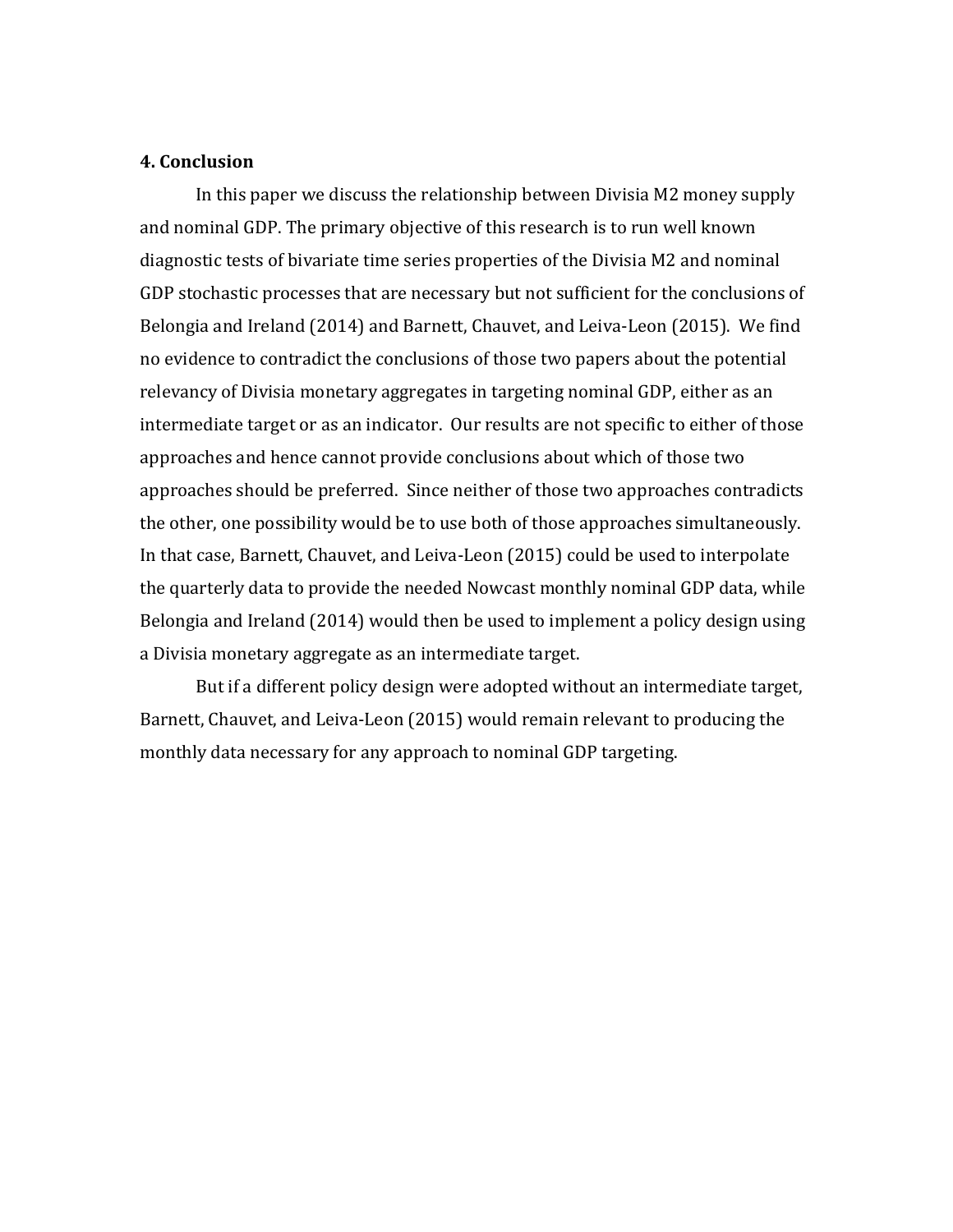#### **References**

Barnett, William A. (1978), "The User Cost of Money," *Economics Letters* vol.1, pp. 145-149. Reprinted in W. A. Barnett and A. Serletis (eds.), 2000, *The Theory of Monetary Aggregation*, North Holland, Amsterdam, chapter **1**: 6-10.

Barnett, William A. (1980), "Economic Monetary Aggregates: An Application of Index Number and Aggregation Theory," *Journal of Econometrics* vol.14 (September), pp. 11-48. Reprinted in W. A. Barnett and A. Serletis (eds.), 2000, *The Theory of Monetary Aggregation*, North Holland, Amsterdam, chapter 1: 6-10.

Barnett, William A. (2012), *Getting it Wrong: How Faulty Monetary Statistics Undermine the Fed, the Financial System, and the Economy*. Cambridge: MIT Press, 2012.

Barnett, William A. (2015), "Friedman and Divisia Monetary Measures," in R. Cord and D. Hammond (eds.), *Milton Friedman: Contributions to Economics and Public Policy*, Oxford U. Press, forthcoming.

Barnett, W.A. and M. Chauvet (2011). "How Better Monetary Statistics Could Have Signaled the Financial Crisis". *Journal of Econometrics* **161**(1): 6-23.

Barnett, William A., Marcelle Chauvet, and D. Leiva-Leon (2015), "Real-Time Nowcasting of Nominal GDP," *Journal of Econometrics*, forthcoming.

Barnett, William A., Jia Liu, Ryan Mattson, and Jeff van den Noort. (2013), "The New CFS Divisia Monetary Aggregates: Design, Construction, and Data Sources," *Open Economies Review*, vol. 24, no. 1, Feb., pp. 101-124.

Belongia, Michael T. and Peter N. Ireland (2015). "A 'Working' Solution to the Question of Nominal GDP Targeting," Macroeconomic Dynamics, April.

Belongia, Michael T. and Peter N. Ireland (2014). "The Barnett Critique After Three Decades: A New Keynesian Analysis," *Journal of Econometrics*, November.

Bernanke, Ben S. and Frederic S. Mishkin (1997), "Inflation Targeting: A New Framework for Monetary Policy?" NBER Working Paper no. 5893. January.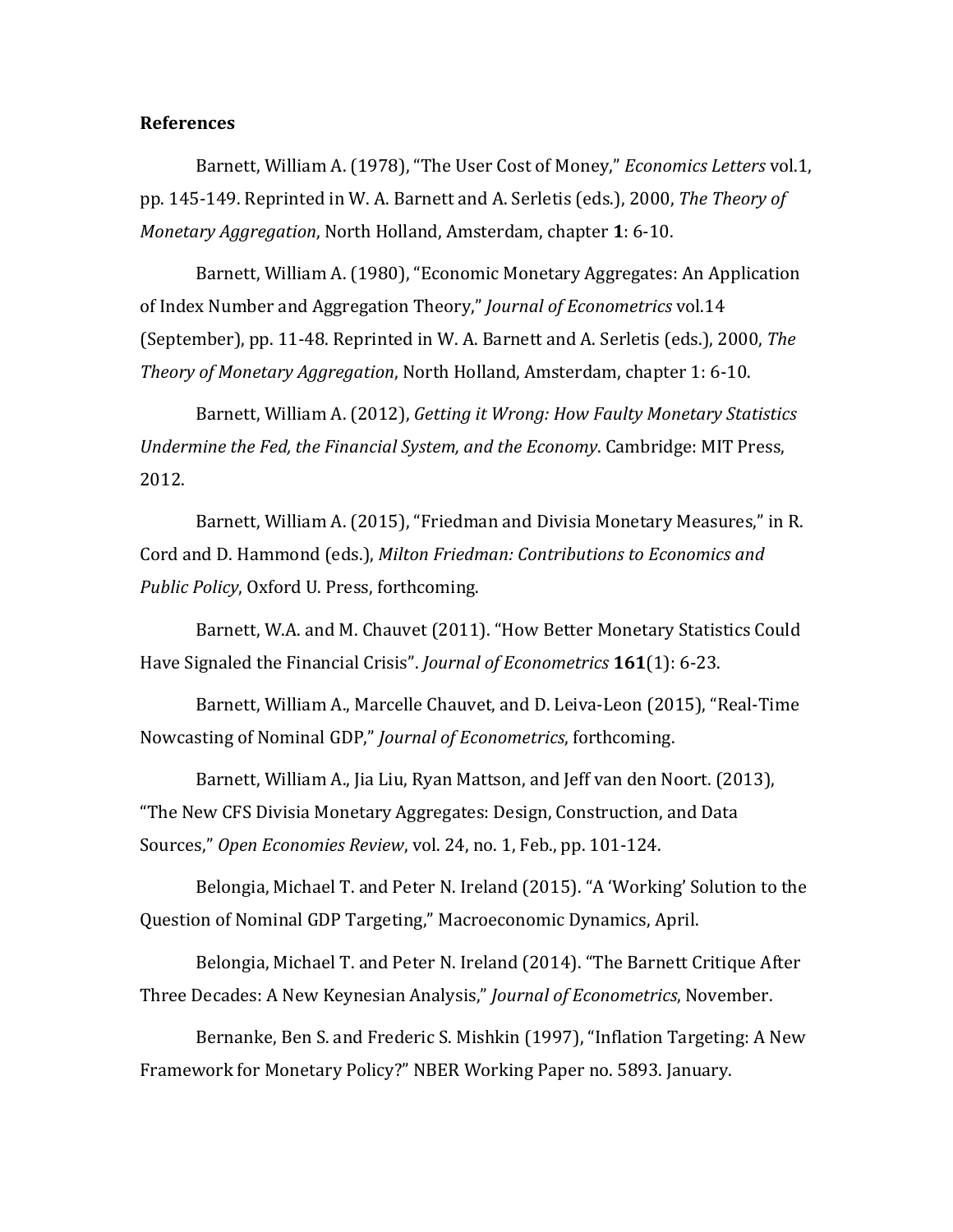Dueker, Michael J. (1993), "Can Nominal GDP Targeting Rules stabilize the economy?" Journal Review by Federal Reserve Bank of St. Louis: 15-29, May.

Feldstein, Martin and James H. Stock (1993). "The Use of a Monetary Aggregate to Target Nominal GDP," NBER Working Paper No. 4304, March.

Hallman, Jeffrey J., Richard D. Porter, and David H. Small (1991), "Is the Price Level Tied to the M2 Monetary Aggregate in the Long Run?" *American Economic Review*, September, pp. 841-858.

Johansen, S. (1988), "Statistical Analysis of Cointegrating Vectors," *Journal of Economic Dynamics and Control*, 12: 231-254.

Johansen, S. (1991), "Estimation and Hypothesis Testing of Cointegration Vectors in Gaussian Vector Autoregressive Models," *Econometrica* 59(6): 1551-1580

McCallum, Bennett T. (2011), "Nominal GDP Targeting," Shadow Open Market Committee, October 21.

McCallum, Bennett T. (2013), "Nominal GDP Targeting: Policy Rule or Ad-Hoc Splurge?" Prepared for meeting of the Shadow Open Market committee, September 20.

Romer, Christina D. (2011), "Dear Ben: It's Time For Your Volcker Moment," New York Times, October 29.

Sumner, Scott (2012), "The Case for Nominal GDP Targeting," Mercatus Research, October 23.

Svensson, Lars E.O. (1998), "Inflation Targeting as a Monetary Policy Rule," NBER working paper no. 6790, November.

Woodford, Michael (2003), *Interest and Prices: Foundations of a Theory of Monetary Policy*. Princeton: Princeton University Press.

Woodford, Michael (2005), "Central Bank Communication and Policy Effectiveness," NBER working paper no. 11898, December.

Woodford, Michael (2012), "Methods of Policy Accommodation at the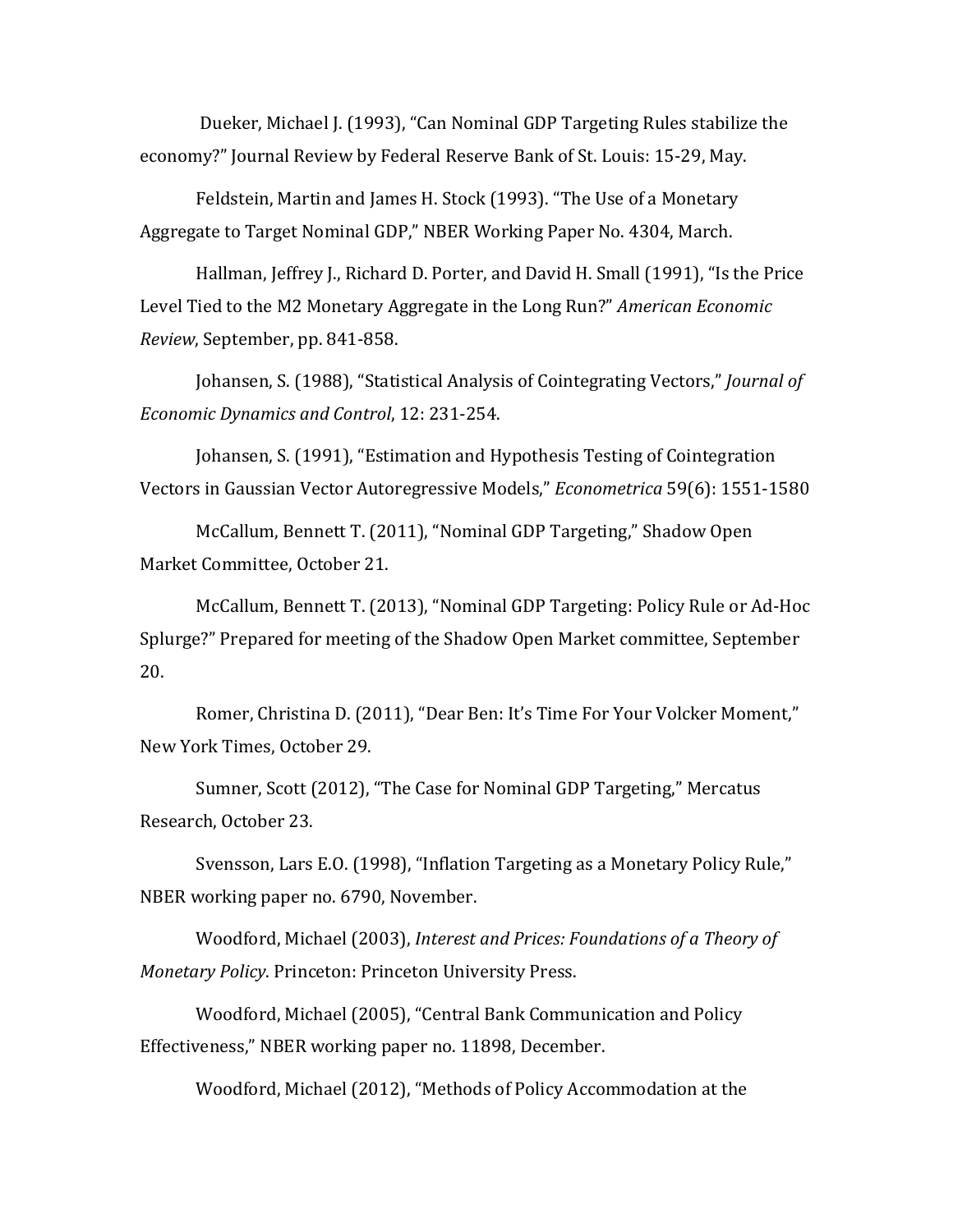Interest-Rate Lower Bound", in the Changing Policy Landscape, Kansas city: Federal Reserve Bank of Kansas City.

Woodford, Michael (2013), "Monetary Policy Targets after the Crisis," presented at the Rethinking Macro Policy II: First Steps and Early Lessons conference, Hosted by the IMF, Washington, DC, April 16-17.

Working, Holbrook (1923), "Prices and the Quantity of Circulating Medium," 1890-1921," *Quarterly Journal of Economics* 37, pp. 229-253.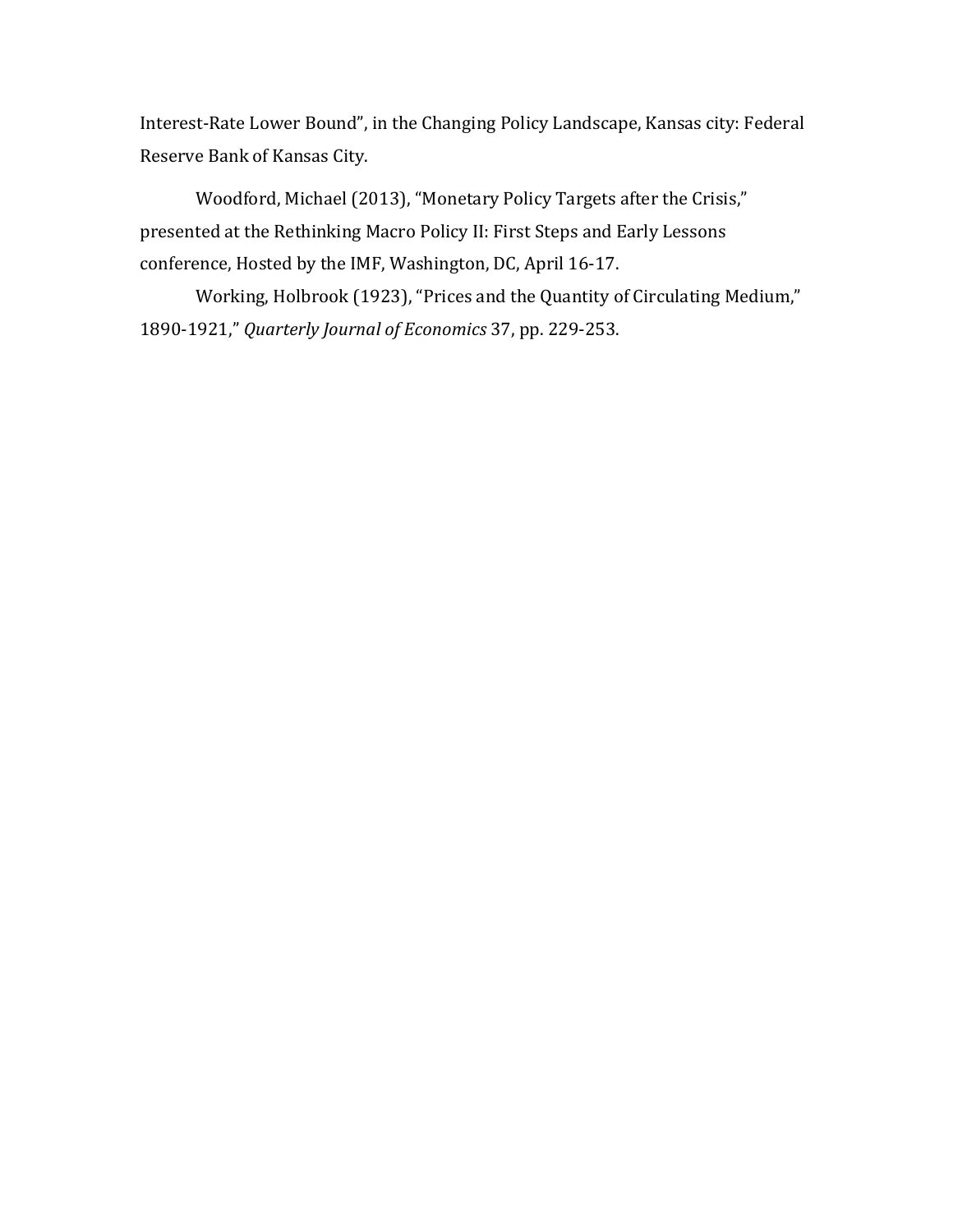# **Appendix**

## *Table 1a. Unit Root Test Result for lnNGDP and lnM2*

Null Hypothesis:  $lnNGDP$  has a unit root

|                                        |              | t-Statistic | P value* |
|----------------------------------------|--------------|-------------|----------|
| Augmented Dickey-Fuller test statistic |              | $-0.065053$ | 0.9951   |
| Test critical values:                  | $1\%$ level  | $-4.008154$ |          |
|                                        | $5\%$ level  | $-3.434167$ |          |
|                                        | $10\%$ level | $-3.141001$ |          |

\*MacKinnon (1996) one-sided p-values.

Null Hypothesis:  $lnM2$  has a unit root

|                                        |              | t-Statistic | P value* |
|----------------------------------------|--------------|-------------|----------|
| Augmented Dickey-Fuller test statistic |              | -2.197872   | 0.4876   |
| Test critical values:                  | $1\%$ level  | $-4.008154$ |          |
|                                        | $5\%$ level  | $-3.434167$ |          |
|                                        | $10\%$ level | $-3.141001$ |          |

\*MacKinnon (1996) one-sided p-values.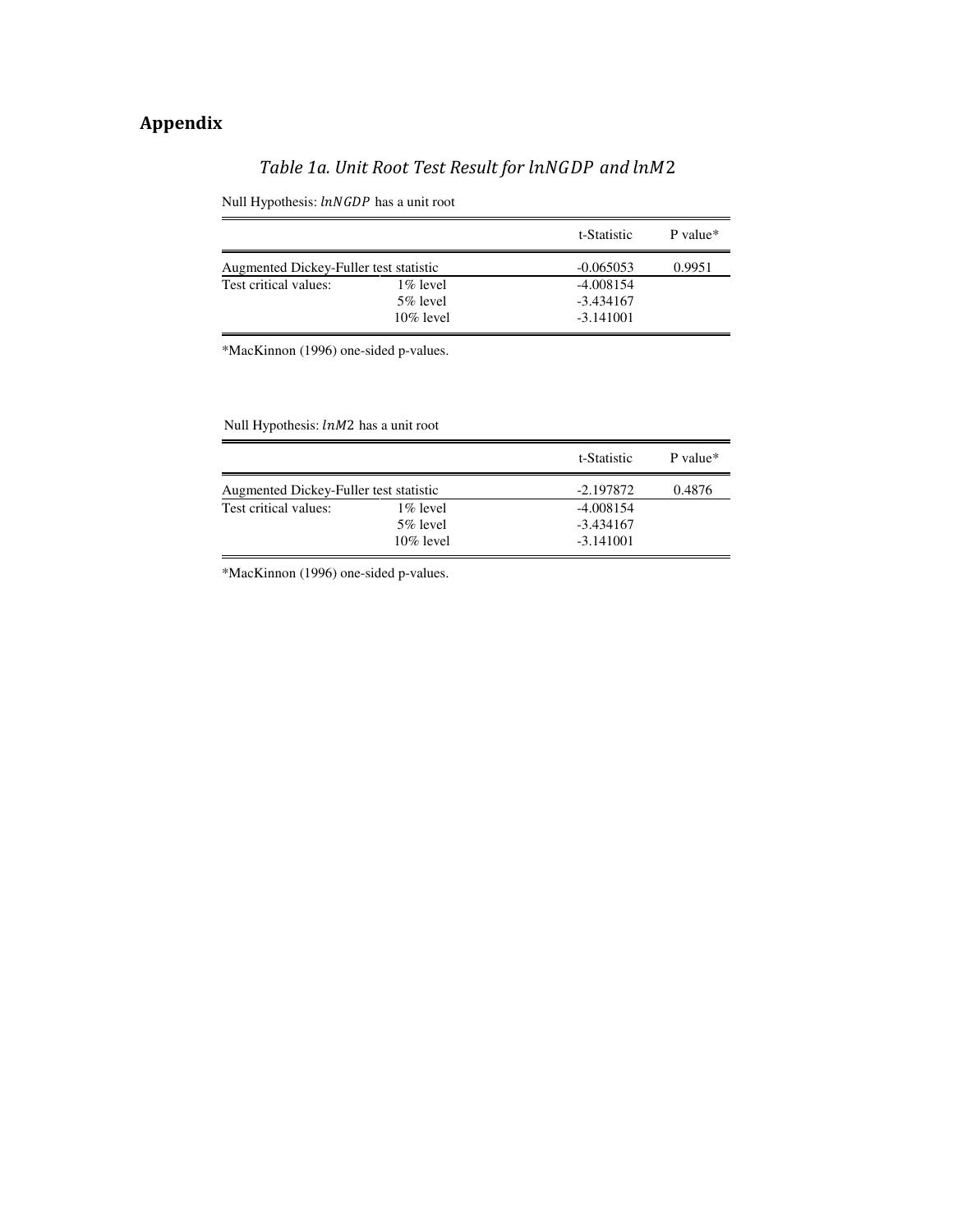# *Table 2a. Unit Root Test Result for d*(lnNGDP) and *d*(lnM2)

|                                        |                                         | t-Statistic                               | P value* |
|----------------------------------------|-----------------------------------------|-------------------------------------------|----------|
| Augmented Dickey-Fuller test statistic |                                         | $-10.34110$                               | 0.0000   |
| Test critical values:                  | $1\%$ level<br>5% level<br>$10\%$ level | $-4.008154$<br>$-3.434167$<br>$-3.141001$ |          |

Null Hypothesis:  $d(lnNGDP)$  has a unit root

\*MacKinnon (1996) one-sided p-values.

Null Hypothesis:  $d(lnM2)$  has a unit root

|                                        |              | t-Statistic | P value* |
|----------------------------------------|--------------|-------------|----------|
| Augmented Dickey-Fuller test statistic |              | -7.718251   | 0.0000   |
| Test critical values:                  | $1\%$ level  | $-4.008154$ |          |
|                                        | $5\%$ level  | $-3.434167$ |          |
|                                        | $10\%$ level | $-3.141001$ |          |

\*MacKinnon (1996) one-sided p-values.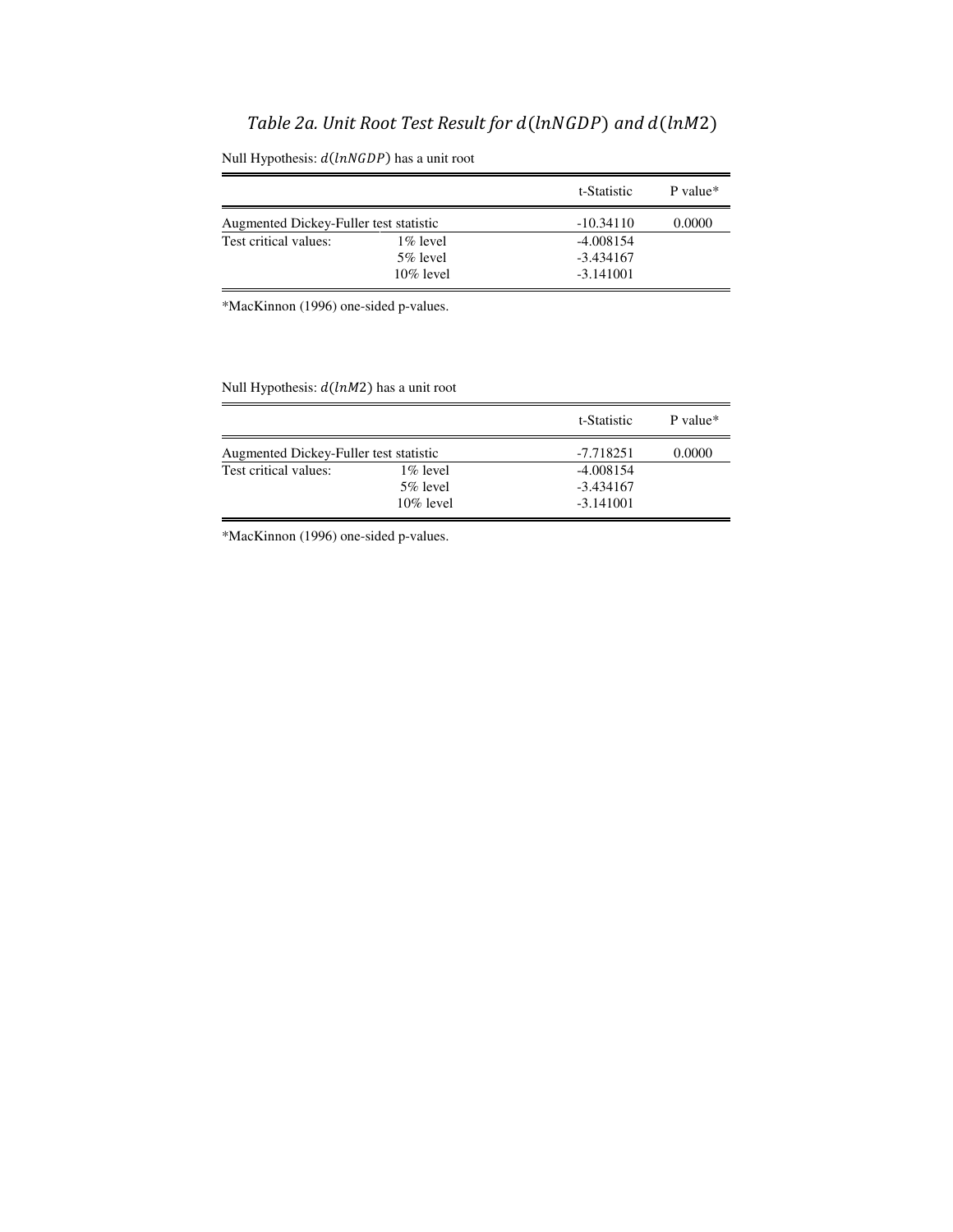Sample (adjusted): 1968Q2 - 2013Q4 Included observations: 183 Series:  $d(lnM2)$ ,  $d(lnNGDP)$ Lags interval (in first differences): 1 to 4

Unrestricted Cointegration Rank Test (Trace)

| Hypothesized<br>No. of $CE(s)$ | Eigenvalue | Trace<br><b>Statistic</b> | 0.05<br>Critical Value | $P$ value** |
|--------------------------------|------------|---------------------------|------------------------|-------------|
| None                           | 0.071362   | 14.00454                  | 15.49471               | 0.0828      |
| At most 1                      | 0.002488   | 0.455880                  | 3.841466               | 0.4996      |

Trace test indicates no cointegration at the 0.05 level

\*Denotes rejection of the hypothesis at the 0.05 level

\*\*MacKinnon-Haug-Michelis (1999) p-values

Unrestricted Cointegration Rank Test (Maximum Eigenvalue)

| Hypothesized<br>No. of $CE(s)$ | Eigenvalue | Max-Eigen<br><b>Statistic</b> | 0.05<br>Critical Value | $P$ value** |
|--------------------------------|------------|-------------------------------|------------------------|-------------|
| None                           | 0.071362   | 13.54866                      | 14.26460               | 0.0646      |
| At most 1                      | 0.002488   | 0.455880                      | 3.841466               | 0.4996      |

Max-eigenvalue test indicates no cointegration at the 0.05 level

\*Denotes rejection of the hypothesis at the 0.05 level

\*\*MacKinnon-Haug-Michelis (1999) p-values

Unrestricted Cointegrating Coefficients:

Unrestricted Adjustment Coefficients (alpha):

| d(lnM2)<br>d(lnNGDP)                                               | 0.000987<br>0.001715               | 0.000297<br>$-0.000217$                                               |          |  |
|--------------------------------------------------------------------|------------------------------------|-----------------------------------------------------------------------|----------|--|
| One Cointegrating Equation:                                        |                                    | Log likelihood                                                        | 1284.763 |  |
| lnM2<br>1.000000                                                   | lnNGDP<br>$-1.656666$<br>(0.23697) | Normalized cointegrating coefficients (standard error in parentheses) |          |  |
| Adjustment coefficients (standard error in parentheses)<br>d(lnM2) | 0.001828                           |                                                                       |          |  |
| d(lnNGDP)                                                          | (0.00098)<br>0.003177<br>(0.00106) |                                                                       |          |  |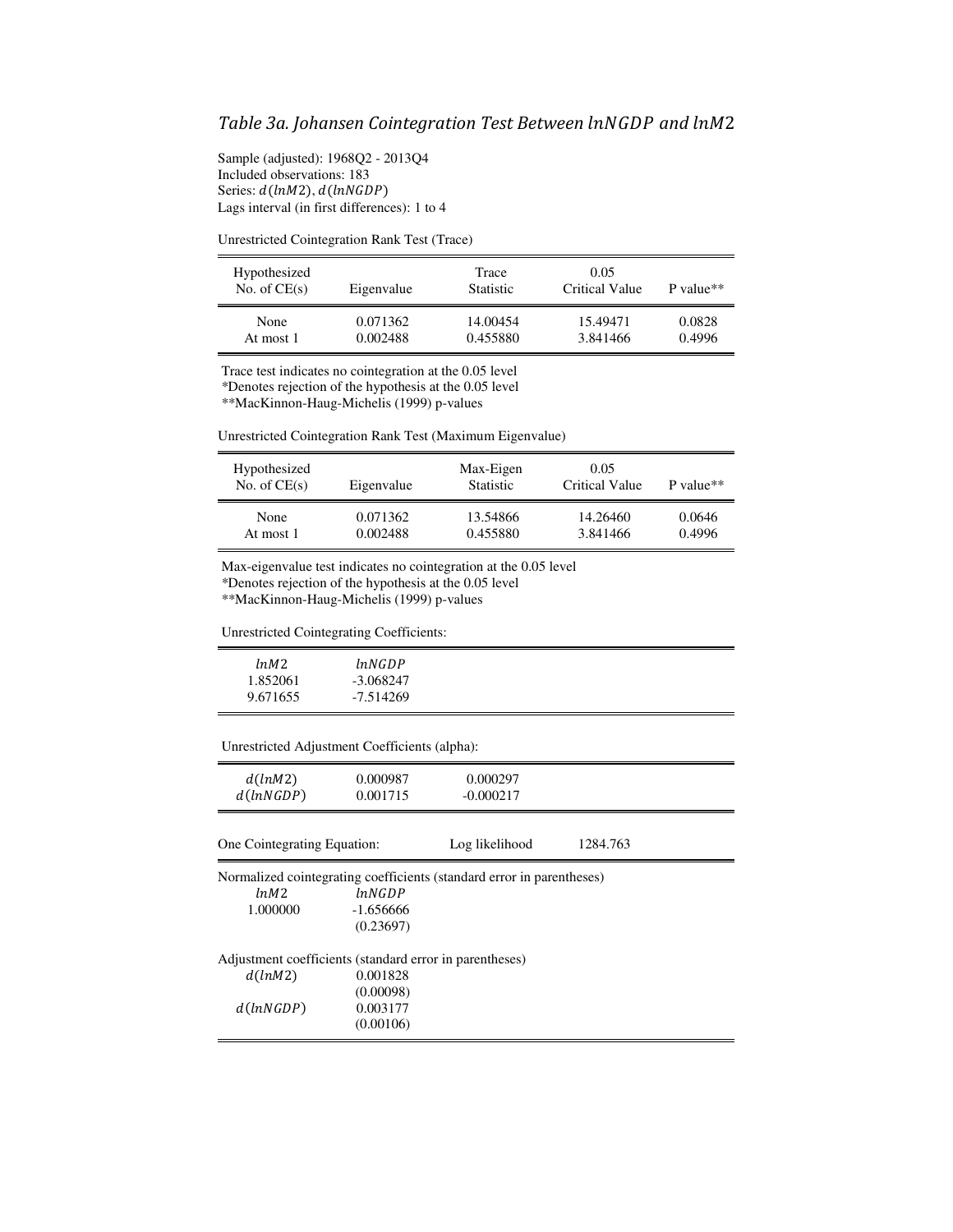# *Table 4a. VAR(2) Estimation*

| Vector Autoregression Estimates                               |
|---------------------------------------------------------------|
| Sample (adjusted): 1967Q4 - 2013Q4                            |
| Included observations: 185                                    |
| Standard errors in () & t-statistics in $\lceil \cdot \rceil$ |

|                                          | d(lnNGDP)    | d(lnM2)      |  |
|------------------------------------------|--------------|--------------|--|
| $d(lnNGDP)_{t-1}$                        | 0.343726     | $-0.203535$  |  |
|                                          | (0.07111)    | (0.06393)    |  |
|                                          | [4.83377]    | $[-3.18391]$ |  |
| $d(lnNGDP)_{t-2}$                        | 0.296876     | 0.110804     |  |
|                                          | (0.07117)    | (0.06398)    |  |
|                                          | [4.17157]    | [1.73192]    |  |
| $d(lnM2)_{t-1}$                          | 0.230714     | 0.502884     |  |
|                                          | (0.08198)    | (0.07370)    |  |
|                                          | [2.81432]    | [6.82361]    |  |
|                                          |              |              |  |
| $d(lnM2)_{t=2}$                          | $-0.018083$  | 0.051093     |  |
|                                          | (0.08169)    | (0.07344)    |  |
|                                          | $[-0.22137]$ | [0.69573]    |  |
| Constant intercept                       | 0.002710     | 0.007922     |  |
|                                          | (0.00177)    | (0.00159)    |  |
|                                          | [1.53297]    | [4.98427]    |  |
| R-squared                                | 0.320419     | 0.300597     |  |
| Adj. R-squared                           | 0.305317     | 0.285055     |  |
| Sum sq. residuals                        | 0.011651     | 0.009416     |  |
| S.E. equation                            | 0.008045     | 0.007233     |  |
| F-statistic                              | 21.21725     | 19.34060     |  |
| Log likelihood                           | 632.2211     | 651.9214     |  |
| Akaike AIC                               | $-6.780769$  | $-6.993745$  |  |
| Schwarz SC                               | $-6.693732$  | $-6.906708$  |  |
| Mean dependent                           | 0.016113     | 0.014431     |  |
| S.D. dependent                           | 0.009653     | 0.008554     |  |
| Determinant residual covariance (df adj) |              | 3.38E-09     |  |
| Determinant residual covariance          |              | 3.20E-09     |  |
| Log likelihood                           |              | 1284.335     |  |
| Akaike information criterion             |              | -13.77659    |  |
| Schwarz criterion                        |              | $-13.60252$  |  |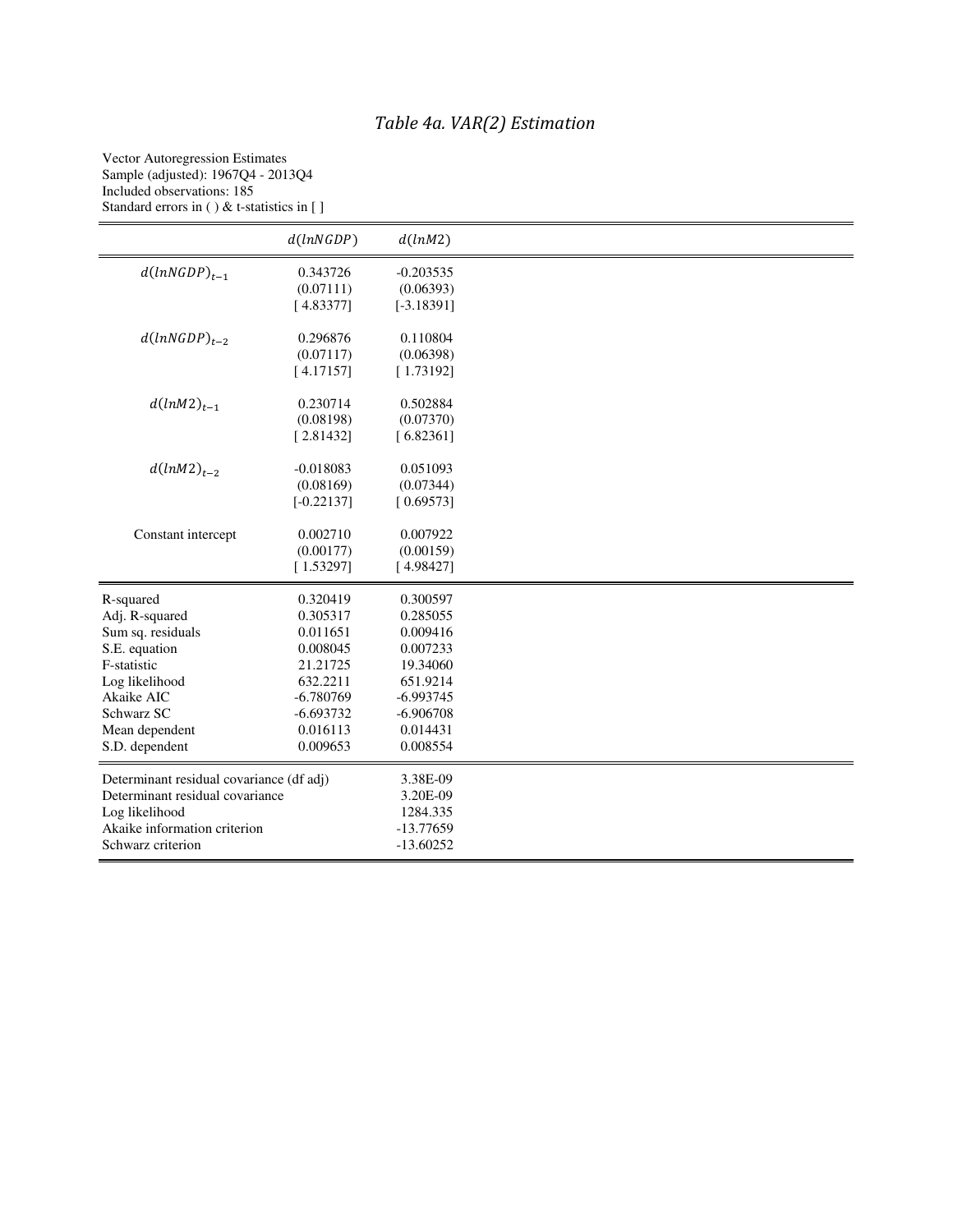# *Table 5a. VAR(3) Estimation*

| Sample (adjusted): 1968Q1 - 2013Q4           |
|----------------------------------------------|
| Included observations: 184                   |
| Standard errors in () and t-statistics in [] |

|                                           | d(lnNGDP)            | d(lnM2)              |
|-------------------------------------------|----------------------|----------------------|
| $d(lnNGDP)_{t-1}$                         | 0.318158             | $-0.223671$          |
|                                           | (0.07460)            | (0.06667)            |
|                                           | [4.26460]            | $[-3.35472]$         |
| $d(lnNGDP)_{t-2}$                         | 0.288470             | 0.062865             |
|                                           | (0.07726)            | (0.06904)            |
|                                           | [ 3.73398]           | [0.91053]            |
| $d(lnNGDP)_{t-3}$                         | 0.076208             | 0.074424             |
|                                           | (0.07535)            | (0.06734)            |
|                                           | [1.01134]            | [1.10515]            |
| $d(lnM2)_{t-1}$                           | 0.223336             | 0.483728             |
|                                           | (0.08300)            | (0.07418)            |
|                                           | [2.69084]            | [6.52140]            |
| $d(lnM2)_{t-2}$                           | 0.061580             | 0.002791             |
|                                           | (0.09397)            | (0.08398)            |
|                                           | [0.65531]            | [0.03323]            |
| $d(lnM2)_{t=3}$                           | $-0.113475$          | 0.146457             |
|                                           | (0.08194)            | (0.07323)            |
|                                           | $[-1.38480]$         | [1.99990]            |
| Constant intercept                        | 0.002610             | 0.006672             |
|                                           | (0.00190)            | (0.00170)            |
|                                           | [1.37251]            | [3.92561]            |
| R-squared                                 | 0.331774             | 0.320114             |
| Adj. R-squared                            | 0.309123             | 0.297067             |
| Sum sq. residuals                         | 0.011451             | 0.009146             |
| S.E. equation<br>F-statistic              | 0.008043<br>14.64676 | 0.007188<br>13.88960 |
| Log likelihood                            | 629.8995             | 650.5791             |
| Akaike AIC                                | $-6.770647$          | $-6.995425$          |
| Schwarz SC                                | $-6.648340$          | $-6.873118$          |
| Mean dependent                            | 0.016098             | 0.014412             |
| S.D. dependent                            | 0.009677             | 0.008574             |
| Determinant residual covariance (df adj.) |                      | 3.34E-09             |
| Determinant residual covariance           |                      | 3.09E-09             |
| Log likelihood                            |                      | 1280.607             |
| Akaike information criterion              |                      | -13.76747            |
| Schwarz criterion                         |                      | -13.52286            |